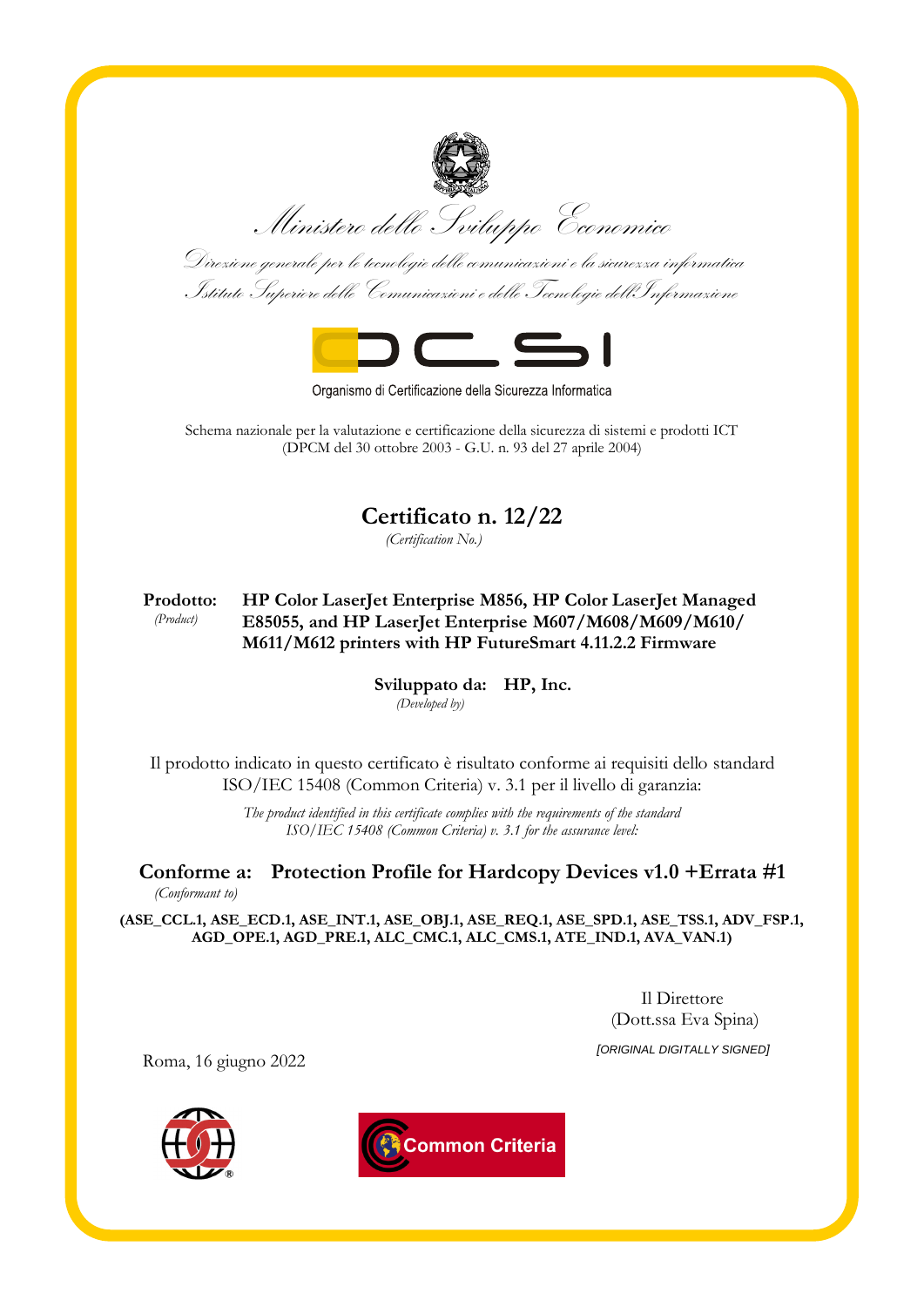

This page is intentionally left blank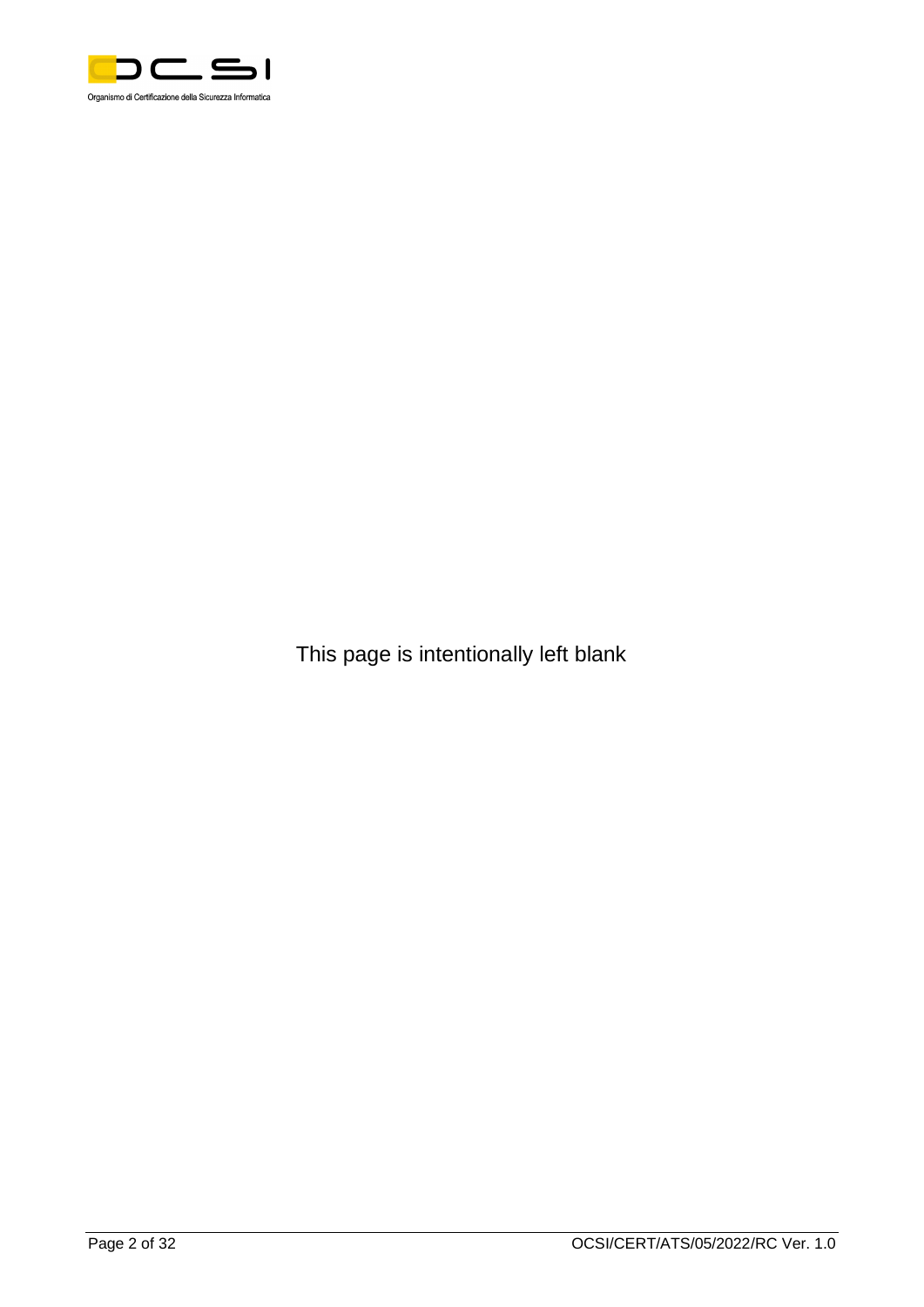



Ministero dello Sviluppo Economico

Direzione generale per le tecnologie delle comunicazioni e la sicurezza informatica Istituto Superiore delle Comunicazioni e delle Tecnologie dell'Informazione



Organismo di Certificazione della Sicurezza Informatica

# **Certification Report**

**HP Color LaserJet Enterprise M856, HP Color LaserJet Managed E85055, and HP LaserJet Enterprise M607/M608/M609/M610/M611/M612 printers with HP FutureSmart 4.11.2.2 Firmware**

OCSI/CERT/ATS/05/2022/RC

Version 1.0

16 June 2022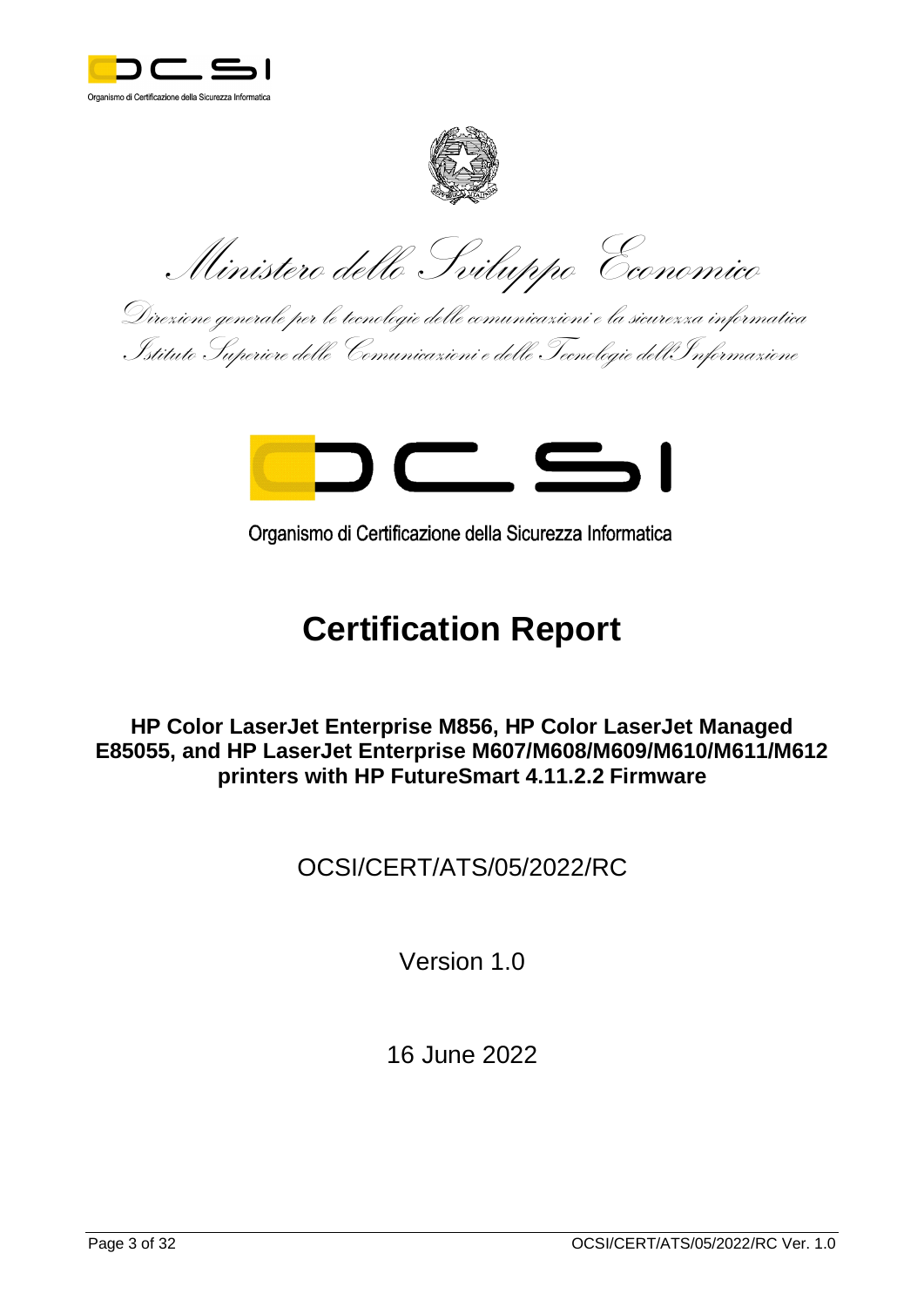

## **Courtesy translation**

**Disclaimer**: this translation in English language is provided for informational purposes only; it is not a substitute for the official document and has no legal value. The original Italian language version of the document is the only approved and official version.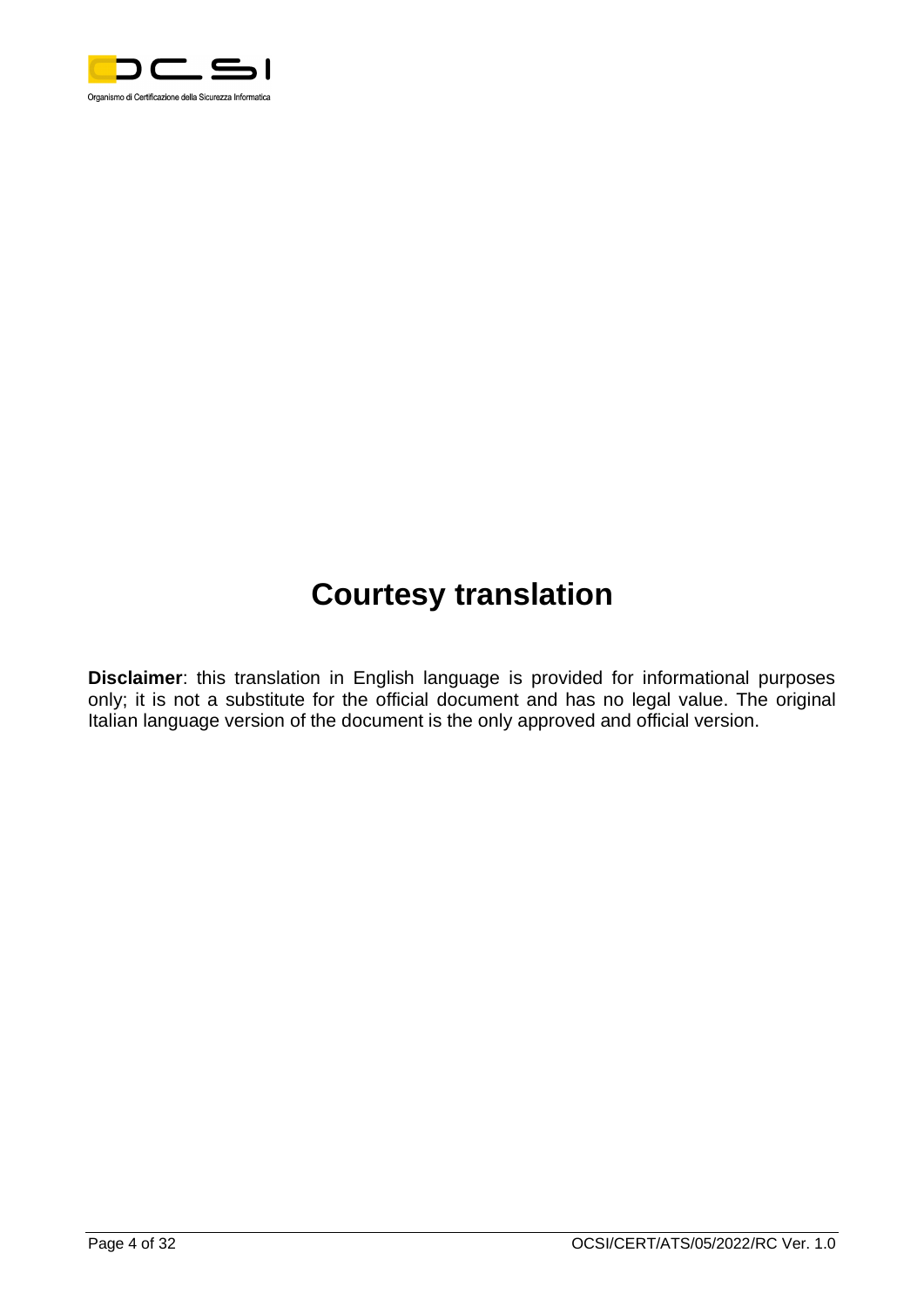

### <span id="page-4-0"></span>**1 Document revisions**

| <b>Version</b> | <b>Author</b> | <b>Information</b> | <b>Date</b> |
|----------------|---------------|--------------------|-------------|
|                | <b>OCSI</b>   | First issue        | 16/06/2022  |
|                |               |                    |             |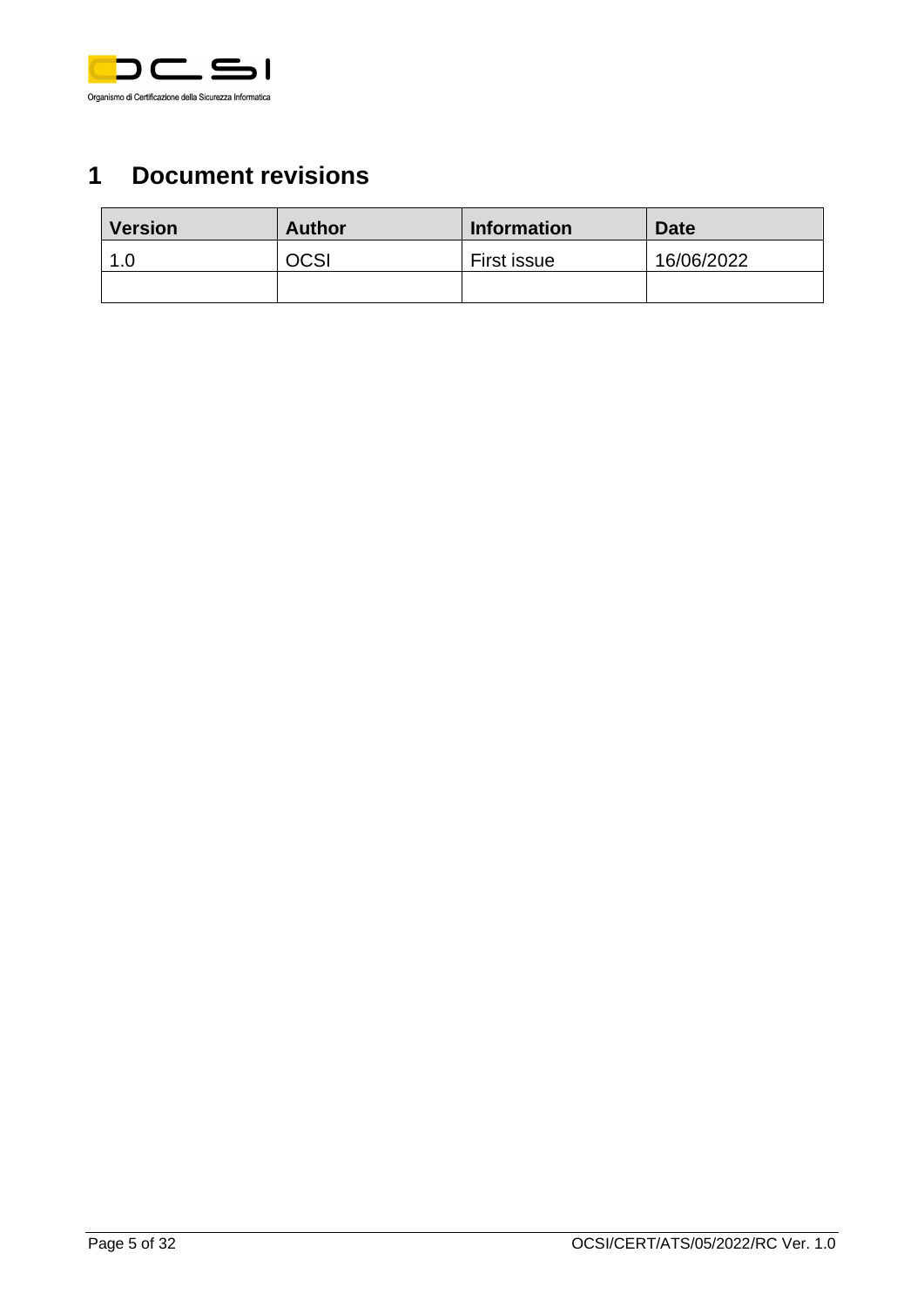

#### <span id="page-5-0"></span>**Table of contents**  $\overline{2}$

| $\overline{2}$<br>3<br>4<br>4.1<br>4.2<br>5<br>5.1<br>6<br>7<br>7.1<br>7.2<br>7.3<br>7.3.1 |  |
|--------------------------------------------------------------------------------------------|--|
|                                                                                            |  |
|                                                                                            |  |
|                                                                                            |  |
|                                                                                            |  |
|                                                                                            |  |
|                                                                                            |  |
|                                                                                            |  |
|                                                                                            |  |
|                                                                                            |  |
|                                                                                            |  |
|                                                                                            |  |
|                                                                                            |  |
|                                                                                            |  |
| 7.3.2                                                                                      |  |
| 7.4                                                                                        |  |
| 7.5                                                                                        |  |
| 7.6                                                                                        |  |
| 7.7                                                                                        |  |
| 7.8                                                                                        |  |
| 8                                                                                          |  |
| 8.1                                                                                        |  |
| 8.2                                                                                        |  |
| 8.3                                                                                        |  |
| 9                                                                                          |  |
| 9.1                                                                                        |  |
| 9.2                                                                                        |  |
| 9.3                                                                                        |  |
| 10 <sup>°</sup>                                                                            |  |
| 10.1                                                                                       |  |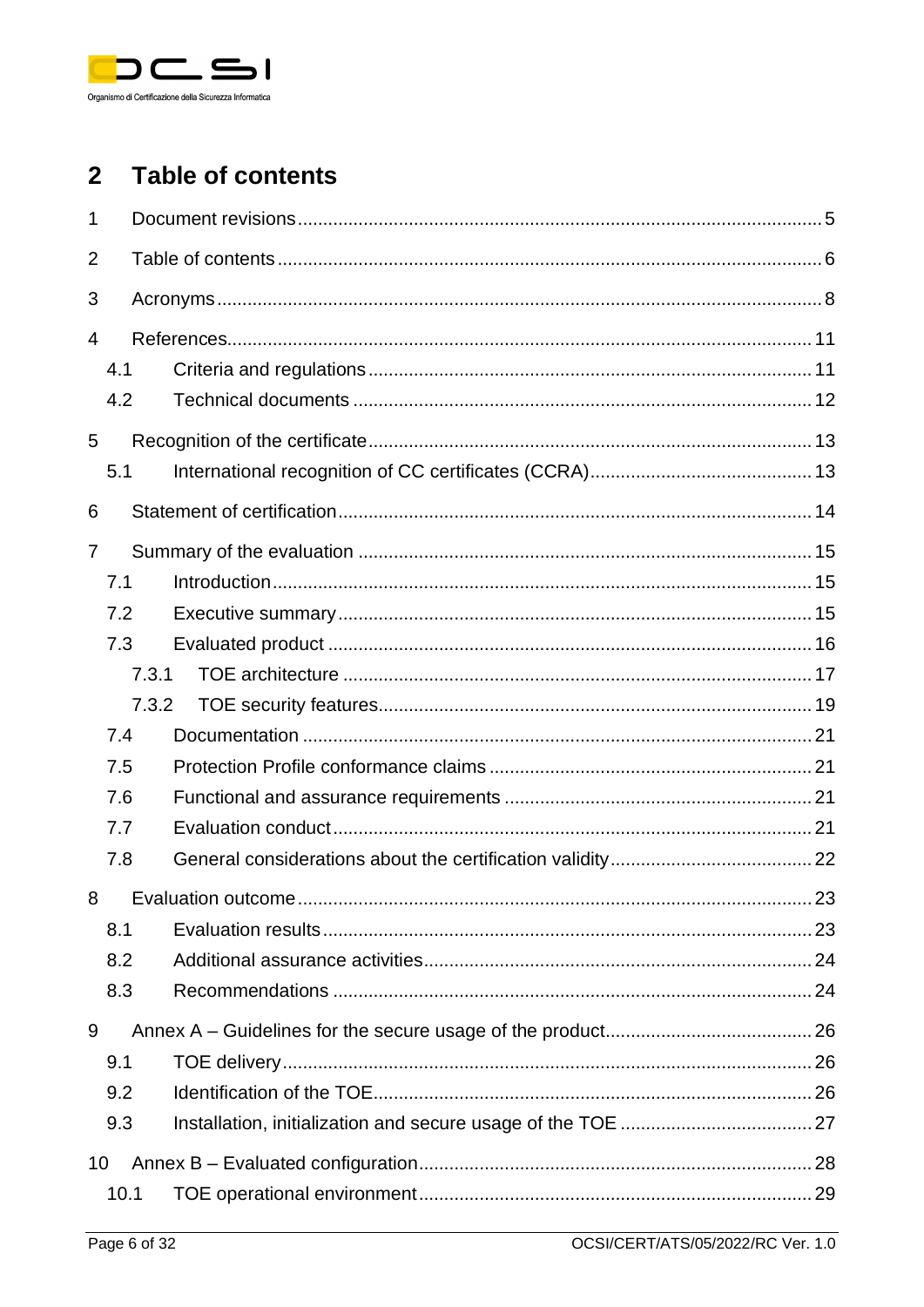

|  | 11.2 Functional and independent tests performed by the Evaluators |  |
|--|-------------------------------------------------------------------|--|
|  |                                                                   |  |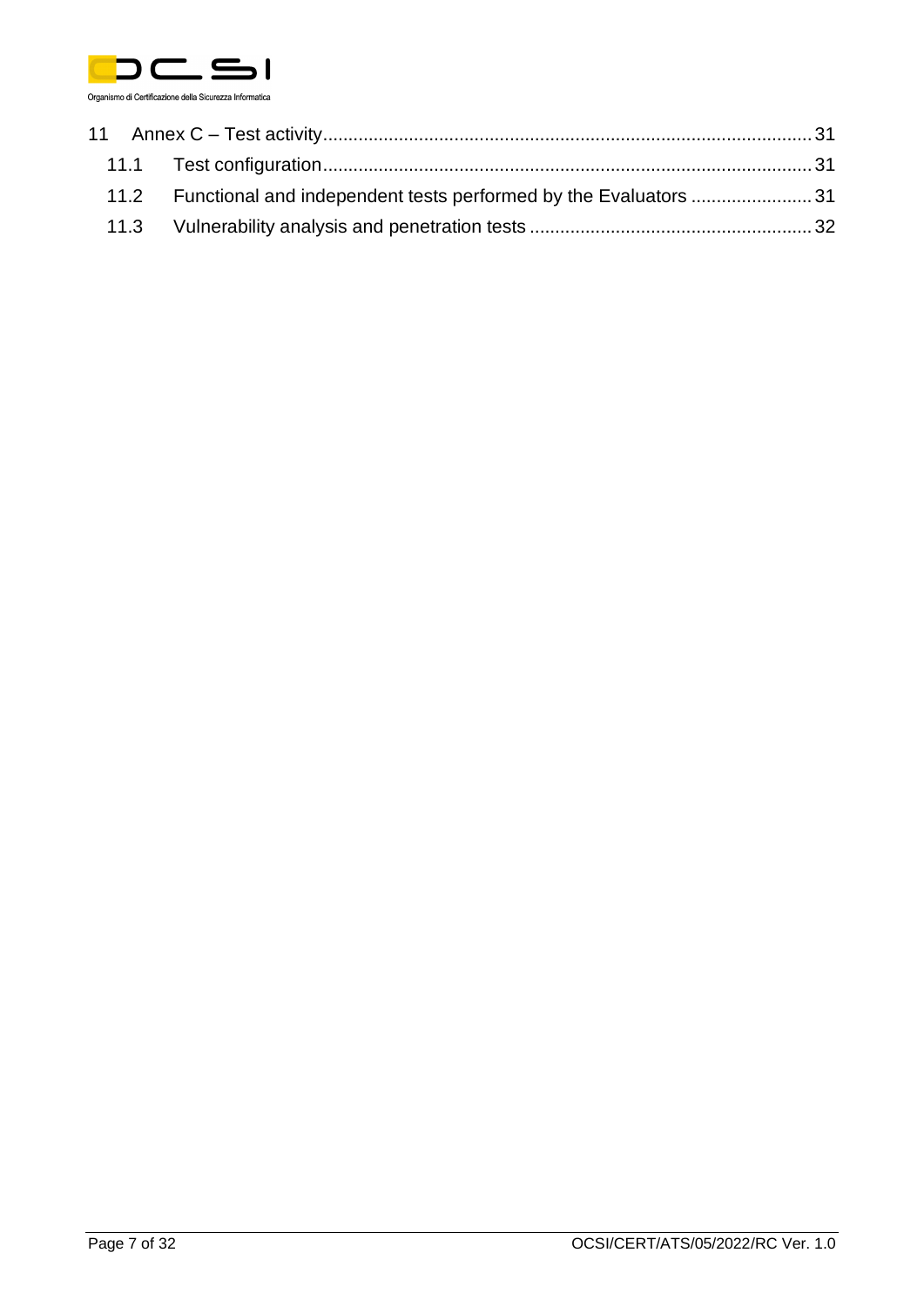

## <span id="page-7-0"></span>**3 Acronyms**

| <b>AES</b>    | <b>Advanced Encryption Standard</b>                 |
|---------------|-----------------------------------------------------|
| ΑH            | <b>Authentication Headers</b>                       |
| <b>BEV</b>    | <b>Border Encryption Value</b>                      |
| <b>BLE</b>    | <b>Bluetooth Low Energy</b>                         |
| <b>CBC</b>    | <b>Cipher Block Chaining</b>                        |
| cc            | <b>Common Criteria</b>                              |
| <b>CCRA</b>   | <b>Common Criteria Recognition Arrangement</b>      |
| <b>CEM</b>    | <b>Common Evaluation Methodology</b>                |
| DH            | Diffie-Hellman                                      |
| <b>DNS</b>    | Domain Name System                                  |
| <b>DPCM</b>   | Decreto del Presidente del Consiglio dei Ministri   |
| <b>DRBG</b>   | Deterministic Random Bit Generator                  |
| <b>DSA</b>    | Digital Signature Algorithm                         |
| <b>EAL</b>    | <b>Evaluation Assurance Level</b>                   |
| <b>ECB</b>    | <b>Electronic CodeBook</b>                          |
| <b>ECDH</b>   | Elliptic-curve Diffie-Hellman                       |
| <b>ECDSA</b>  | Elliptic Curve Digital Signature Algorithm          |
| <b>EEPROM</b> | Electrically Erasable Programmable Read-Only Memory |
| <b>ESP</b>    | <b>Encapsulating Security Payload</b>               |
| <b>ETR</b>    | <b>Evaluation Technical Report</b>                  |
| <b>EWS</b>    | <b>Exchange Web Services</b>                        |
| <b>FIPS</b>   | <b>Federal Information Processing Standards</b>     |
| <b>FTP</b>    | <b>File Transfer Protocol</b>                       |
| <b>HCD</b>    | <b>Hardcopy Device</b>                              |
| <b>HMAC</b>   | Keyed-Hash Message Authentication Code              |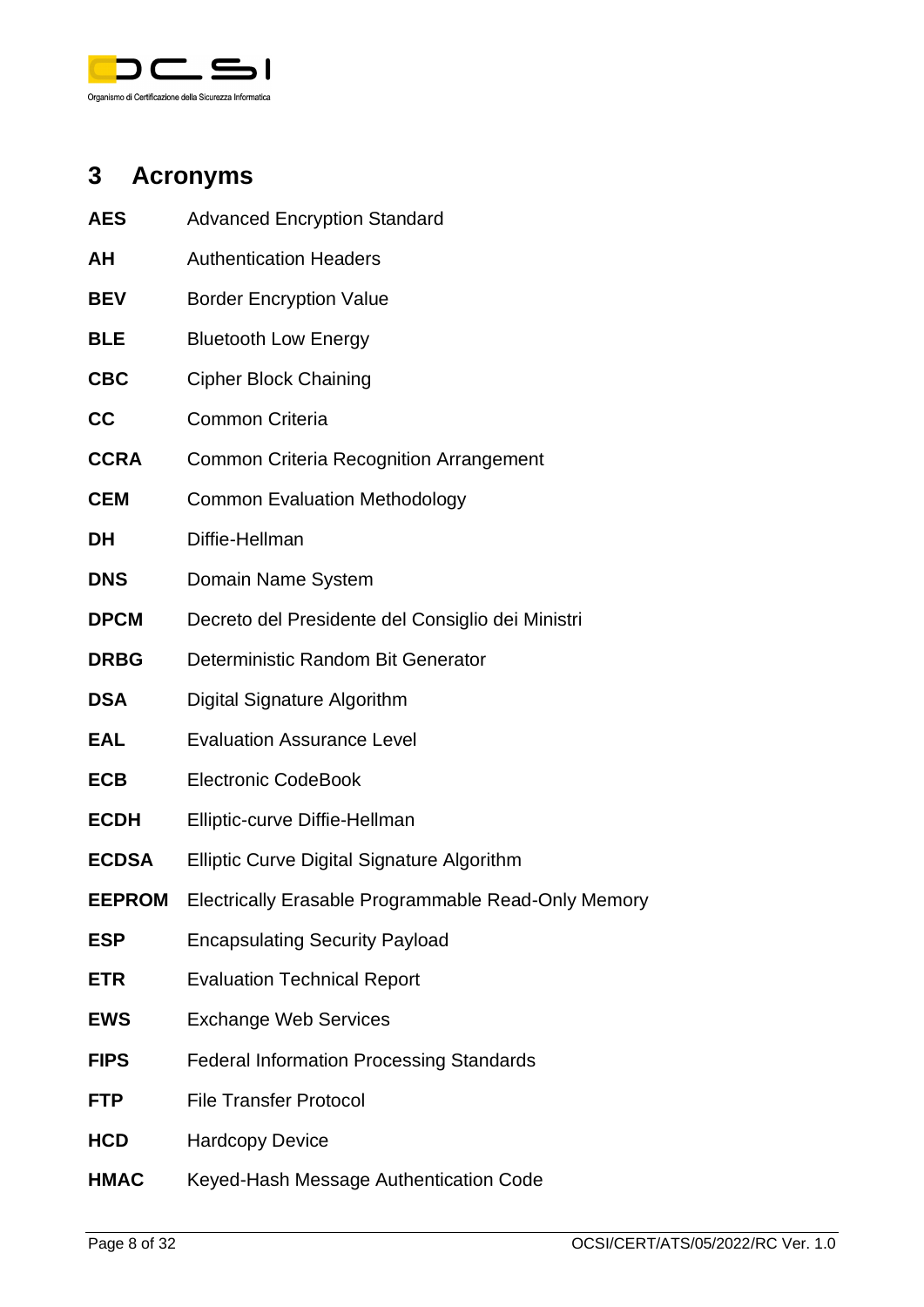

| <b>HTTP</b>   | <b>HyperText Transfer Protocol</b>                        |
|---------------|-----------------------------------------------------------|
| <b>HTTPS</b>  | <b>HTTP over Secure Socket Layer</b>                      |
| <b>IKE</b>    | Internet Key Exchange                                     |
| <b>IPsec</b>  | <b>Internet Protocol Security</b>                         |
| <b>ISAKMP</b> | Internet Security Association and Key Management Protocol |
| IT            | <b>Information Technology</b>                             |
| <b>LAN</b>    | <b>Local Area Network</b>                                 |
| <b>LCD</b>    | <b>Liquid Crystal Display</b>                             |
| <b>LDAP</b>   | <b>Lightweight Directory Access Protocol</b>              |
| <b>LGP</b>    | Linea Guida Provvisoria                                   |
| <b>LVS</b>    | Laboratorio per la Valutazione della Sicurezza            |
| <b>NFC</b>    | <b>Near Field Communication</b>                           |
| <b>NIAP</b>   | <b>National Information Assurance Partnership</b>         |
| <b>NIS</b>    | Nota Informativa dello Schema                             |
| <b>NTLM</b>   | New Technology LAN Manager                                |
| <b>NTS</b>    | <b>Network Time Service</b>                               |
| <b>OCSI</b>   | Organismo di Certificazione della Sicurezza Informatica   |
| OXPd          | Open Extensibility Platform device                        |
| <b>PIN</b>    | <b>Personal Identification Number</b>                     |
| <b>PJL</b>    | Printer Job Language                                      |
| <b>PKCS</b>   | <b>Public-Key Cryptography Standards</b>                  |
| <b>PP</b>     | <b>Protection Profile</b>                                 |
| <b>PS</b>     | <b>Permission Set</b>                                     |
| <b>PSK</b>    | Pre-shared Key                                            |
| <b>RDP</b>    | <b>Remote Desktop Protocol</b>                            |
| <b>REST</b>   | <b>Representational State Transfer</b>                    |
| <b>RSA</b>    | Rivest, Shamir, Adleman                                   |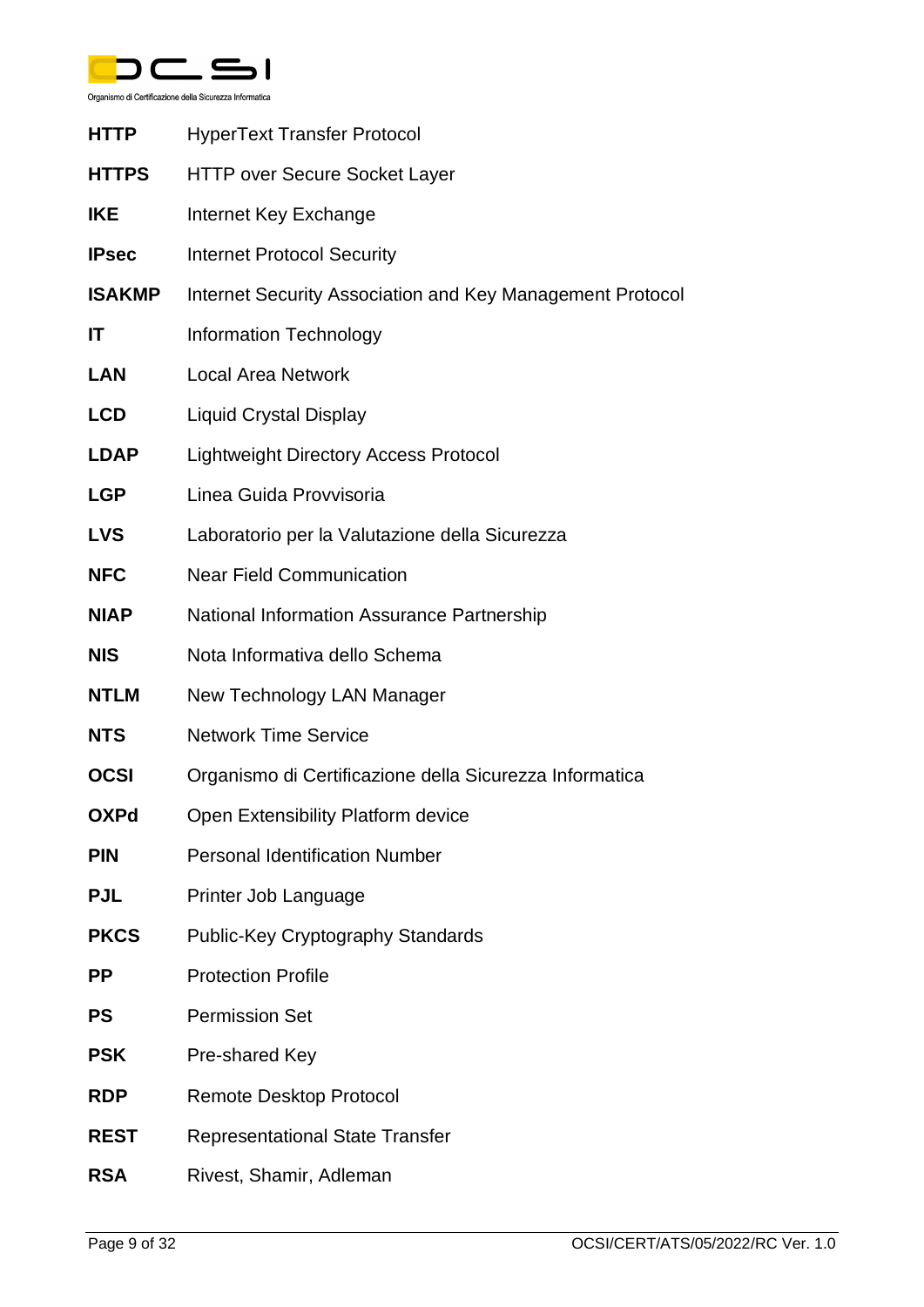

| <b>SAR</b>  | <b>Security Assurance Requirement</b>  |
|-------------|----------------------------------------|
| <b>SED</b>  | Self-encrypting Drive                  |
| <b>SFP</b>  | <b>Single-function Printer</b>         |
| <b>SFR</b>  | <b>Security Functional Requirement</b> |
| <b>SHA</b>  | Secure Hash Algorithm                  |
| <b>SMB</b>  | Server Message Block                   |
| <b>SMTP</b> | Simple Mail Transfer Protocol          |
| <b>SNMP</b> | Simple Network Management Protocol     |
| <b>SPI</b>  | Serial Peripheral Interface            |
| <b>ST</b>   | <b>Security Target</b>                 |
| <b>TCP</b>  | <b>Transmission Control Protocol</b>   |
| <b>TOE</b>  | <b>Target of Evaluation</b>            |
| <b>TSF</b>  | <b>TOE Security Functionality</b>      |
| <b>UDP</b>  | <b>User Datagram Protocol</b>          |
| UI          | <b>User Interface</b>                  |
| <b>USB</b>  | <b>Universal Serial Bus</b>            |
| <b>VTL</b>  | <b>Virtual Test Laboratory</b>         |
| <b>WINS</b> | <b>Windows Internet Naming Service</b> |
| <b>WLAN</b> | <b>Wireless Local Area Network</b>     |
| <b>WS</b>   | <b>Web Services</b>                    |
| <b>XML</b>  | eXtensible Markup Language             |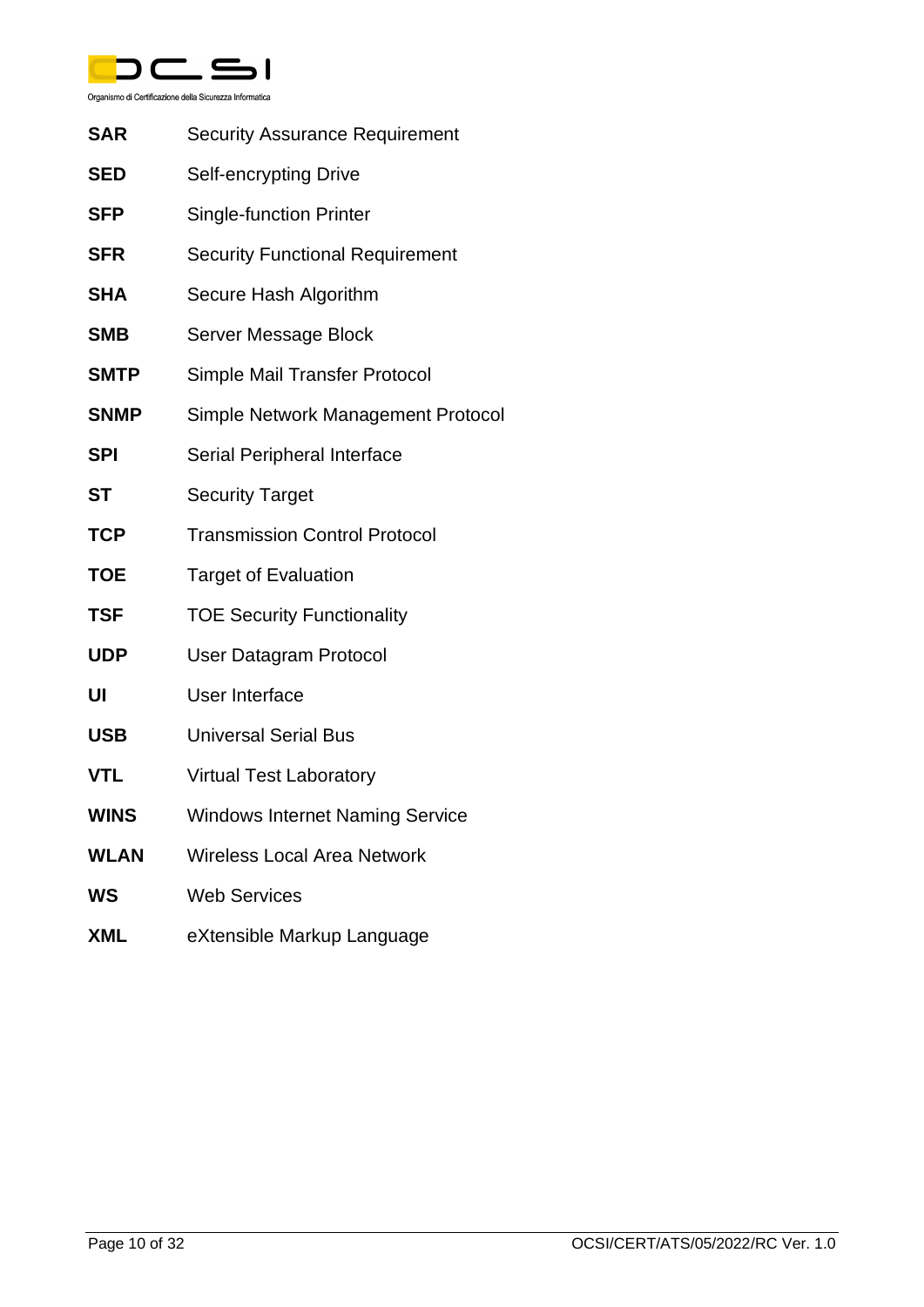

### <span id="page-10-0"></span>**4 References**

#### <span id="page-10-1"></span>**4.1 Criteria and regulations**

- [CC1] CCMB-2017-04-001, "Common Criteria for Information Technology Security Evaluation, Part 1 – Introduction and general model", Version 3.1, Revision 5, April 2017
- [CC2] CCMB-2017-04-002, "Common Criteria for Information Technology Security Evaluation, Part 2 – Security functional components", Version 3.1, Revision 5, April 2017
- [CC3] CCMB-2017-04-003, "Common Criteria for Information Technology Security Evaluation, Part 3 – Security assurance components", Version 3.1, Revision 5, April 2017
- [CCRA] "Arrangement on the Recognition of Common Criteria Certificates In the field of Information Technology Security", July 2014
- [CEM] CCMB-2017-04-004, "Common Methodology for Information Technology Security Evaluation – Evaluation methodology", Version 3.1, Revision 5, April 2017
- [LGP1] Schema nazionale per la valutazione e certificazione della sicurezza di sistemi e prodotti nel settore della tecnologia dell'informazione - Descrizione Generale dello Schema Nazionale - Linee Guida Provvisorie parte 1 – LGP1 versione 1.0, Dicembre 2004
- [LGP2] Schema nazionale per la valutazione e certificazione della sicurezza di sistemi e prodotti nel settore della tecnologia dell'informazione - Accreditamento degli LVS e abilitazione degli Assistenti - Linee Guida Provvisorie - parte 2 – LGP2 versione 1.0, Dicembre 2004
- [LGP3] Schema nazionale per la valutazione e certificazione della sicurezza di sistemi e prodotti nel settore della tecnologia dell'informazione - Procedure di valutazione - Linee Guida Provvisorie - parte 3 – LGP3, versione 1.0, Dicembre 2004
- [NIS1] Organismo di certificazione della sicurezza informatica, Nota Informativa dello Schema N. 1/13 – Modifiche alla LGP1, versione 1.0, Novembre 2013
- [NIS2] Organismo di certificazione della sicurezza informatica, Nota Informativa dello Schema N. 2/13 – Modifiche alla LGP2, versione 1.0, Novembre 2013
- [NIS3] Organismo di certificazione della sicurezza informatica, Nota Informativa dello Schema N. 3/13 – Modifiche alla LGP3, versione 1.0, Novembre 2013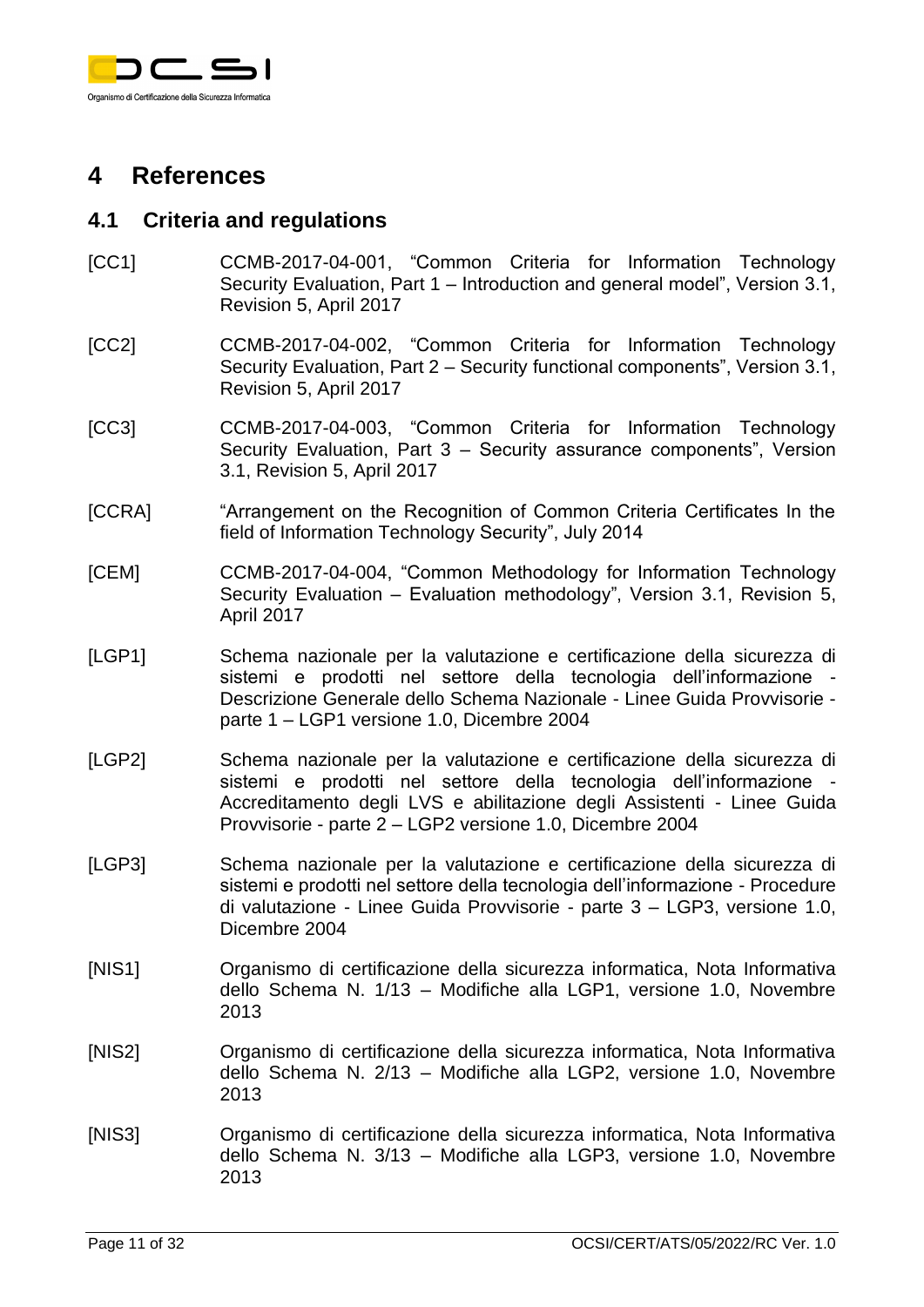

[NIS120] Organismo di certificazione della sicurezza informatica, Nota Informativa dello Schema N. 1/20 – Condizioni per l'effettuazione di test da remoto in valutazioni Common Criteria, versione 1.0, 6 aprile 2020

#### <span id="page-11-0"></span>**4.2 Technical documents**

- [CCECG] "Common Criteria Evaluated Configuration Guide for HP Single-function Printers HP Color LaserJet Enterprise M856, HP Color LaserJet Managed E85055, HP LaserJet Enterprise M607/M608/M609/M610/M611/M612", Edition 1, 7/2022, HP Inc., 30 March 2022
- [ETR] Final Evaluation Technical Report "HP Color LaserJet Enterprise M856, HP Color LaserJet Managed E85055, and HP LaserJet Enterprise M607/M608/M609/M610/M611/M612 printers with HP FutureSmart 4.11.2.2 Firmware", Version 1.0, atsec information security S.r.l., 9 June 2022
- [HCDPP] Protection Profile for Hardcopy Devices, IPA, NIAP, and the MFP Technical Community, Version 1.0, 10 September 2015
- [HCDPP-ERR] Protection Profile for Hardcopy Devices v1.0 Errata #1, June 2017
- [ST] "HP Color LaserJet Enterprise M856, HP Color LaserJet Managed E85055, HP LaserJet Enterprise M607 / M608 / M609 / M610 / M611 / M612 Security Target", Version 1.0, HP Inc., 31 March 2022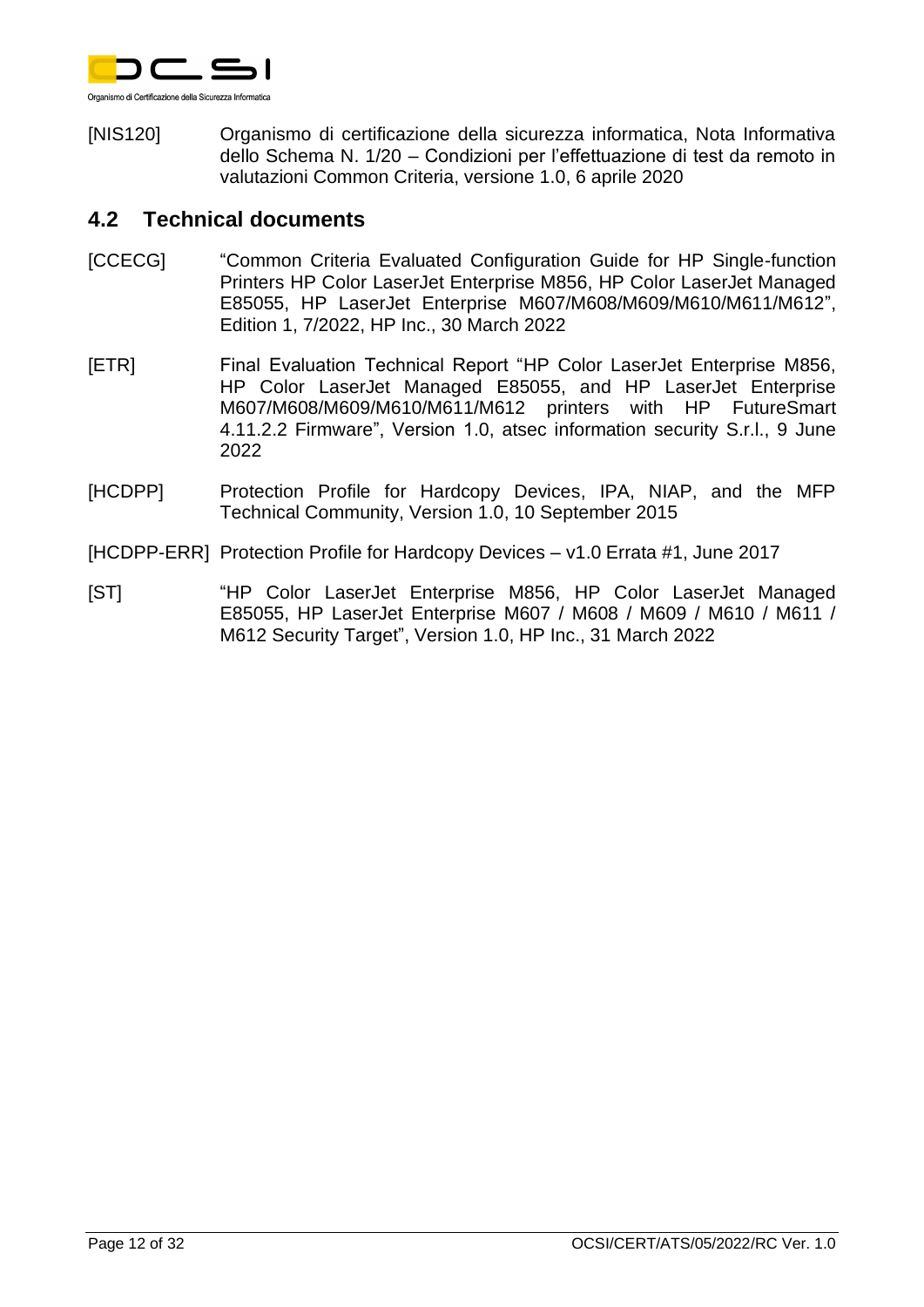

### <span id="page-12-0"></span>**5 Recognition of the certificate**

#### <span id="page-12-1"></span>**5.1 International recognition of CC certificates (CCRA)**

The current version of the international arrangement on the mutual recognition of certificates based on the CC (Common Criteria Recognition Arrangement, [CCRA] has been ratified on 08 September 2014. It covers CC certificates compliant with collaborative Protection Profiles (cPP), up to and including EAL4, or certificates based on assurance components up to and including EAL2, with the possible augmentation of Flaw Remediation family (ALC\_FLR).

The current list of signatory nations and of collaborative Protection Profiles (cPP) and other details can be found on https://www.commoncriteriaportal.org/.

The CCRA logo printed on the certificate indicates that it is recognised under the terms of this agreement by signatory nations.

This certificate is recognised under CCRA for all assurance components selected.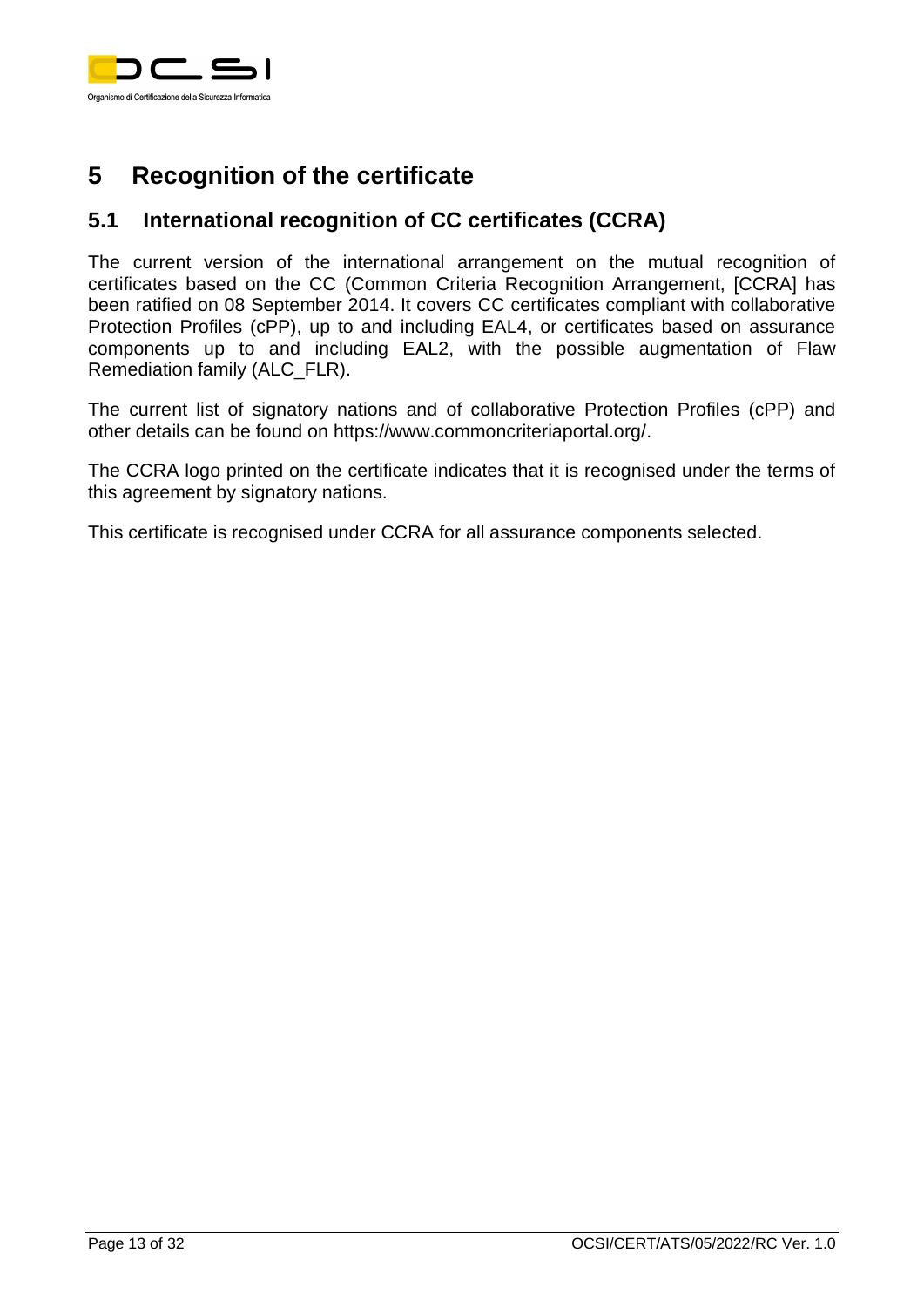

### <span id="page-13-0"></span>**6 Statement of certification**

The Target of Evaluation (TOE) is the product "HP Color LaserJet Enterprise M856, HP Color LaserJet Managed E85055, and HP LaserJet Enterprise M607/M608/M609/M610/M611/M612 printers with HP FutureSmart 4.11.2.2 Firmware", developed by HP, Inc.

The TOE is a hardcopy device (HCD), also known as a single-function printer (SFP), including internal firmware, but exclusive of non-security relevant options such as finishers. The TOE also includes the English-language guidance documentation.

The evaluation has been conducted in accordance with the requirements established by the Italian Scheme for the evaluation and certification of security systems and products in the field of information technology and expressed in the Provisional Guidelines [LGP1, LGP2, LGP3] and Scheme Information Notes [NIS1, NIS2, NIS3]. The Scheme is operated by the Italian Certification Body "Organismo di Certificazione della Sicurezza Informatica (OCSI)", established by the Prime Minister Decree (DPCM) of 30 October 2003 (O.J. n.98 of 27 April 2004).

The objective of the evaluation is to provide assurance that the product complies with the security requirements specified in the associated Security Target [ST]; the potential consumers of the product should review also the Security Target, in addition to the present Certification Report, in order to gain a complete understanding of the security problem addressed. The evaluation activities have been carried out in accordance with the Common Criteria Part 3 [CC3] and the Common Evaluation Methodology [CEM].

The TOE resulted compliant with the requirements of Part 3 of the CC v 3.1 for the assurance components included in the PP [HCDPP], according to the information provided in the Security Target [ST] and in the configuration shown in Annex  $B -$  Evaluated [configuration](#page-27-0) of this Certification Report.

The publication of the Certification Report is the confirmation that the evaluation process has been conducted in accordance with the requirements of the evaluation criteria Common Criteria - ISO/IEC 15408 ([CC1], [CC2], [CC3]) and the procedures indicated by the Common Criteria Recognition Arrangement [CCRA] and that no exploitable vulnerability was found. However, the Certification Body with such a document does not express any kind of support or promotion of the TOE.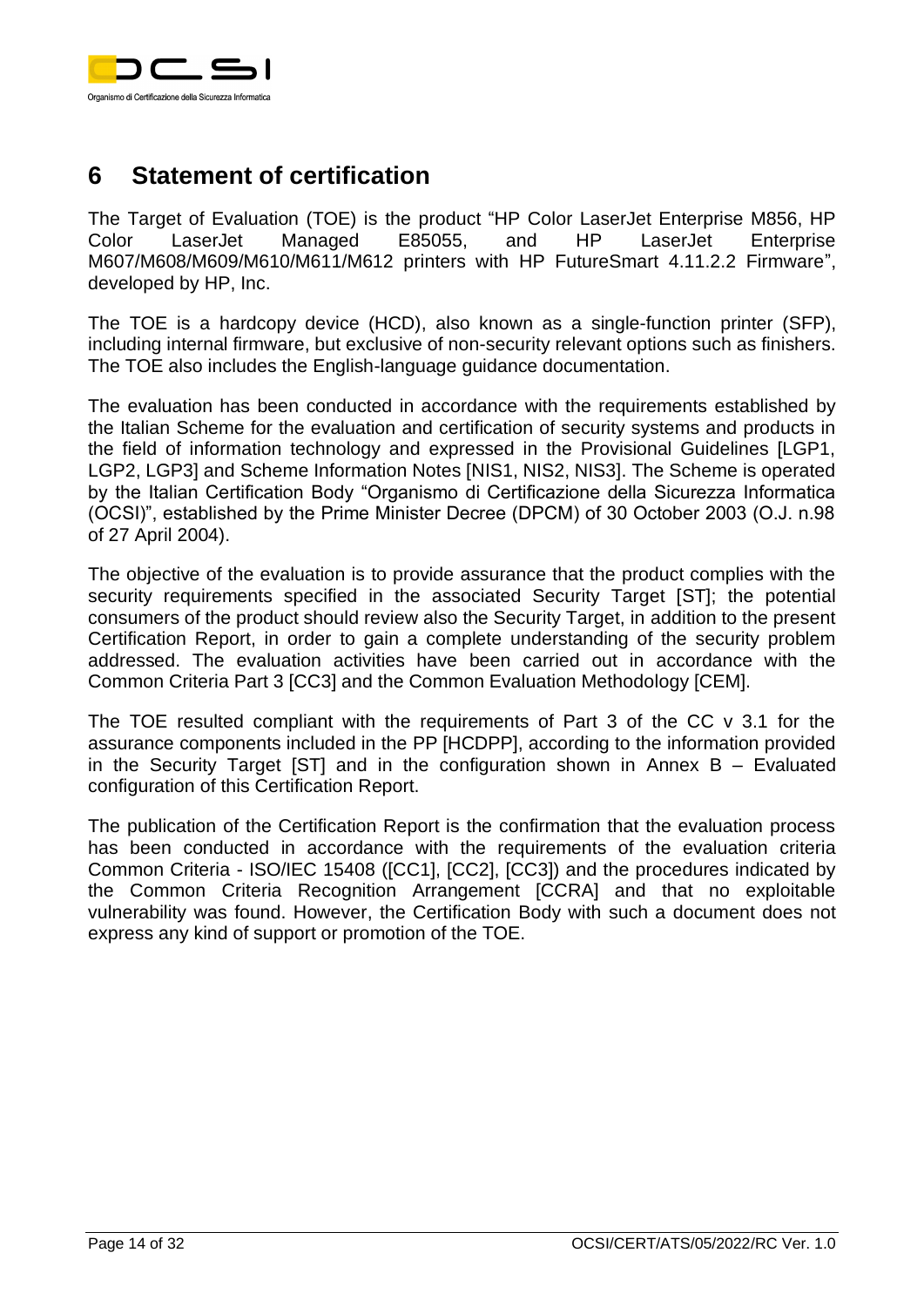

### <span id="page-14-0"></span>**7 Summary of the evaluation**

#### <span id="page-14-1"></span>**7.1 Introduction**

This Certification Report states the outcome of the Common Criteria evaluation of the product "HP Color LaserJet Enterprise M856, HP Color LaserJet Managed E85055, and HP LaserJet Enterprise M607/M608/M609/M610/M611/M612 printers with HP FutureSmart 4.11.2.2 Firmware" to provide assurance to the potential consumers that TOE security features comply with its security requirements.

In addition to the present Certification Report, the potential consumers of the product should review also the Security Target [ST], specifying the functional and assurance requirements and the intended operational environment.

| <b>TOE name</b>                   | HP Color LaserJet Enterprise M856, HP Color<br>LaserJet Managed E85055, and HP LaserJet<br>Enterprise M607/M608/M609/M610/M611/M612<br>printers with HP FutureSmart 4.11.2.2 Firmware                                                      |
|-----------------------------------|--------------------------------------------------------------------------------------------------------------------------------------------------------------------------------------------------------------------------------------------|
| <b>Security Target</b>            | "HP Color LaserJet Enterprise M856, HP Color<br>LaserJet Managed E85055, HP LaserJet Enterprise<br>M607 / M608 / M609 / M610 / M611 / M612 Security<br>Target", Version 1.0 [ST]                                                           |
| <b>Evaluation Assurance Level</b> | Conformant to PP including the following assurance<br>components:<br>ASE_CCL.1, ASE_ECD.1, ASE_INT.1, ASE_OBJ.1,<br>ASE_REQ.1, ASE_SPD.1, ASE_TSS.1, ADV_FSP.1,<br>AGD_OPE.1, AGD_PRE.1, ALC_CMC.1,<br>ALC_CMS.1, ATE_IND.1, and AVA_VAN.1 |
| <b>Developer</b>                  | HP, Inc.                                                                                                                                                                                                                                   |
| <b>Sponsor</b>                    | HP, Inc.                                                                                                                                                                                                                                   |
| <b>LVS</b>                        | atsec information security S.r.l.                                                                                                                                                                                                          |
| <b>CC</b> version                 | 3.1 Rev. 5                                                                                                                                                                                                                                 |
| PP conformance claim              | Protection Profile for Hardcopy Devices v1.0 [HCDPP]<br>with Errata#1 [HCDPP-ERR]                                                                                                                                                          |
| <b>Evaluation starting date</b>   | 23 February 2022                                                                                                                                                                                                                           |
| <b>Evaluation ending date</b>     | 9 June 2022                                                                                                                                                                                                                                |

#### <span id="page-14-2"></span>**7.2 Executive summary**

The certification results apply only to the version of the product shown in this Certification Report and only if the operational environment assumptions described in the Security Target [ST] are fulfilled.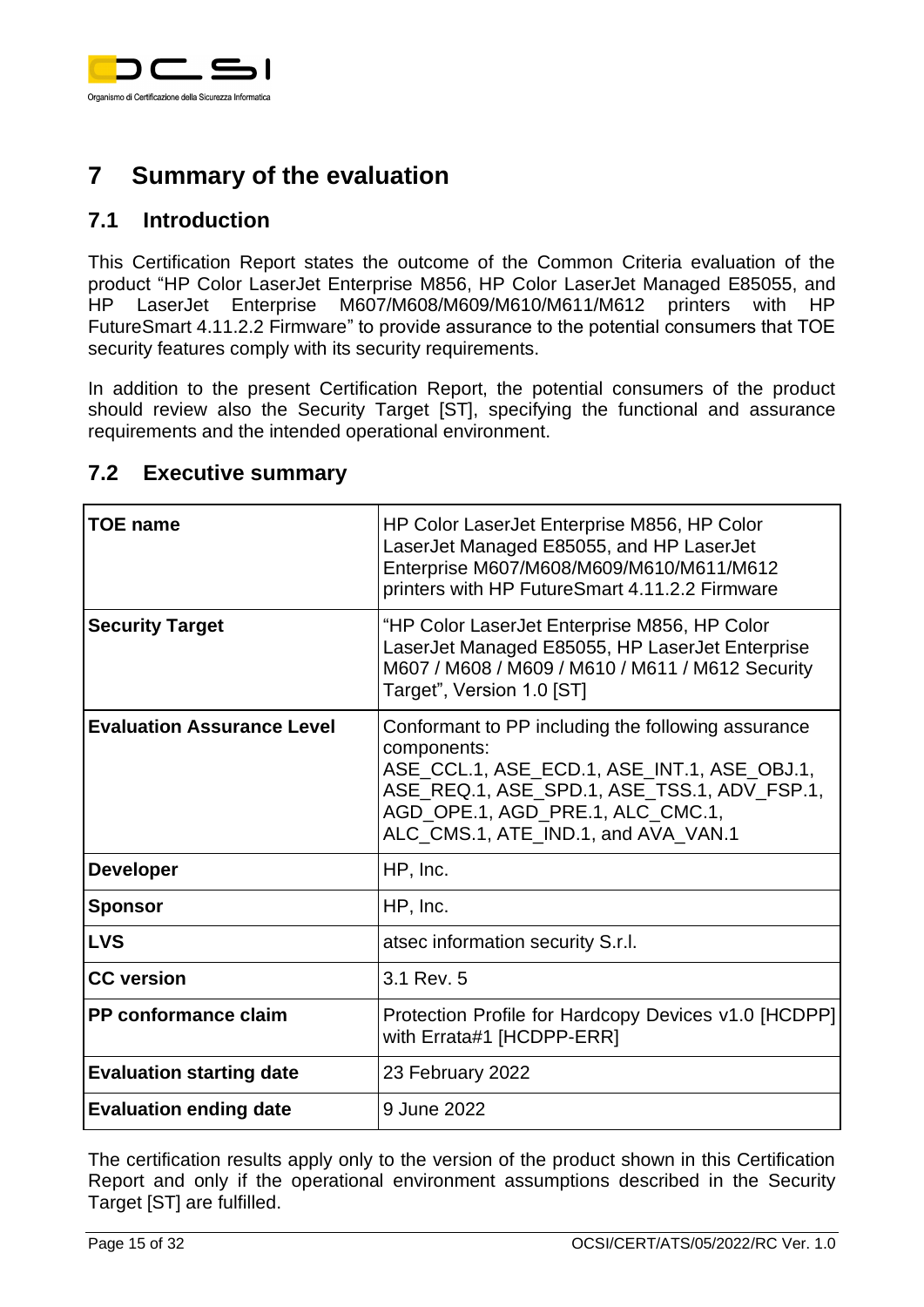

#### <span id="page-15-0"></span>**7.3 Evaluated product**

This section summarizes the main functional and security requirements of the TOE. For a detailed description, please refer to the Security Target [ST].

The TOE is "HP Color LaserJet Enterprise M856, HP Color LaserJet Managed E85055, and HP LaserJet Enterprise M607/M608/M609/M610/M611/M612 printers with HP FutureSmart 4.11.2.2 Firmware" with the following elements:

- HP Color LaserJet Enterprise M856;
- HP Color LaserJet Managed E85055;
- HP LaserJet Enterprise M607/M608/M609/M610/M611/M612;
- Guidance Documentation.

The following firmware modules are included in the TOE:

- Jetdirect Inside firmware;
- System firmware.

All TOE models use the same Jetdirect Inside firmware version: JSI24110049.

The TOE includes the following System firmware versions:

- 1. 2411189\_064408
- 2. 2411189\_064414

[Table 1](#page-16-1) shows the HCD models and System firmware versions included in this evaluation.

| <b>Product family</b>            | <b>Model</b> | <b>Product</b><br>number | <b>System firmware</b><br>version |
|----------------------------------|--------------|--------------------------|-----------------------------------|
| HP Color LaserJet Enterprise     | M856dn       | <b>T3U51A</b>            | 2411189_064408                    |
|                                  | M856x        | T3U52A                   |                                   |
| <b>HP Color LaserJet Managed</b> | E85055dn     | <b>T3U66A</b>            |                                   |
| <b>HP LaserJet Enterprise</b>    | M607n        | K0Q14A                   | 2411189_064414                    |
|                                  | M607dn       | <b>K0Q15A</b>            |                                   |
| <b>HP LaserJet Enterprise</b>    | M608n        | <b>K0Q17A</b>            |                                   |
|                                  | M608dn       | <b>K0Q18A</b>            |                                   |
|                                  | M608x        | <b>K0Q19A</b>            |                                   |
| <b>HP LaserJet Enterprise</b>    | M609dn       | K0Q21A                   |                                   |
|                                  | M609dh       | <b>K0Q20A</b>            |                                   |
|                                  | M609x        | <b>K0Q22A</b>            |                                   |
| <b>HP LaserJet Enterprise</b>    | M610dn       | <b>7PS82A</b>            |                                   |
| <b>HP LaserJet Enterprise</b>    | M611dn       | <b>7PS84A</b>            |                                   |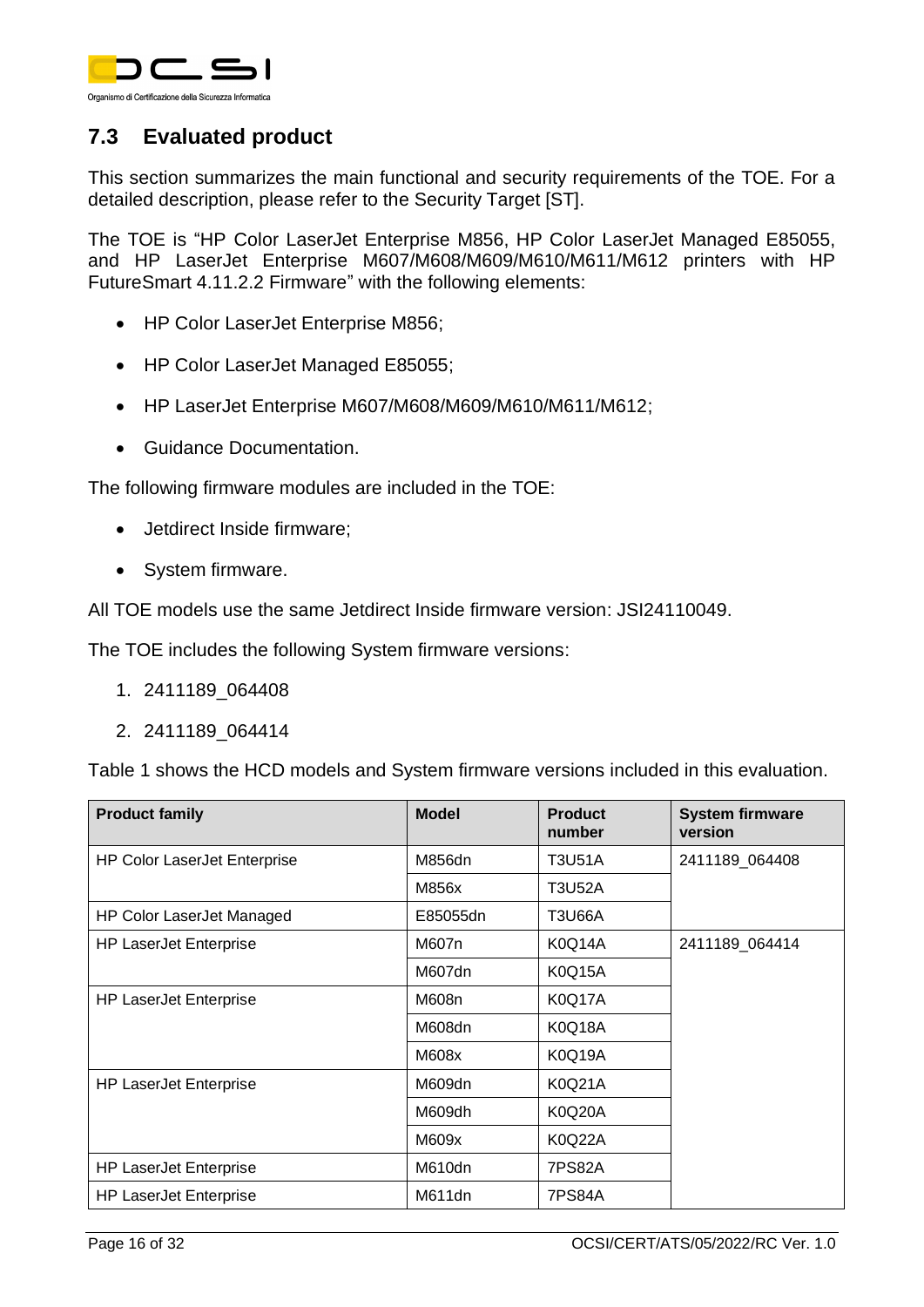

| <b>Product family</b>         | <b>Model</b> | <b>Product</b><br>number | <b>System firmware</b><br>version |
|-------------------------------|--------------|--------------------------|-----------------------------------|
|                               | M611x        | <b>7PS85A</b>            |                                   |
| <b>HP LaserJet Enterprise</b> | M612dn       | <b>7PS86A</b>            |                                   |
|                               | M612x        | <b>7PS87A</b>            |                                   |

| Table 1 - TOE hardware and firmware reference |  |  |  |
|-----------------------------------------------|--|--|--|
|-----------------------------------------------|--|--|--|

<span id="page-16-1"></span>For a detailed description of the TOE, consult sect. 1.4 and sect. 1.5 of the Security Target [ST]. The most significant aspects are summarized below.

#### <span id="page-16-0"></span>**7.3.1 TOE architecture**

The TOE is designed to be shared by many client computers and human users. It performs the functions of printing and storing of documents. It can be connected to a local network through the embedded Jetdirect Inside's built-in Ethernet, or to a USB device using its USB port (but the use of which must be disabled in the evaluated configuration except when the administrator performs trusted update via the USB).

The TOE's operating system is the Windows Embedded CE 6.0 R3 running on an Arm Cortex-A8 processor.

The TOE supports Local Area Network (LAN) capabilities. The LAN is used to communicate with client computers, the administrative computer, and several trusted IT entities. Some TOE models include support for Wireless LAN (WLAN), but the WLAN must be disabled in the evaluated configuration. The TOE protects all network communications with IPsec, which is part of the Jetdirect Inside firmware. It implements Internet Key Exchange version 1 (IKEv1) and supports both pre-shared key (PSK) authentication and X.509v3 certificate-based authentication. The TOE supports both Internet Protocol version 4 (IPv4) and Internet Protocol version 6 (IPv6).

The Administrative Computer connects to the TOE using IPsec. This computer can administer the TOE using the following interfaces over the IPsec connection:

- Embedded Web Server (EWS)
- Representational state transfer (REST) Web Services

The HTTP-based EWS administrative interface allows administrators to remotely manage the features of the TOE using a web browser. This interface is protected using IPsec.

The Web Services (WS) interfaces allow administrators to externally manage the TOE. The evaluated configuration only supports the REST Web Services interface. The REST Web Services interface is protected using IPsec.

For design reasons, only one computer can be used as the Administrative Computer for the TOE in the evaluated configuration. This computer is used for administration of the TOE. All other client computers connecting to the TOE to perform non-administrative tasks are known as Network Client Computers. Network Client Computers connect to the TOE to submit print jobs to the TOE using the Printer Job Language (PJL) interface. They can also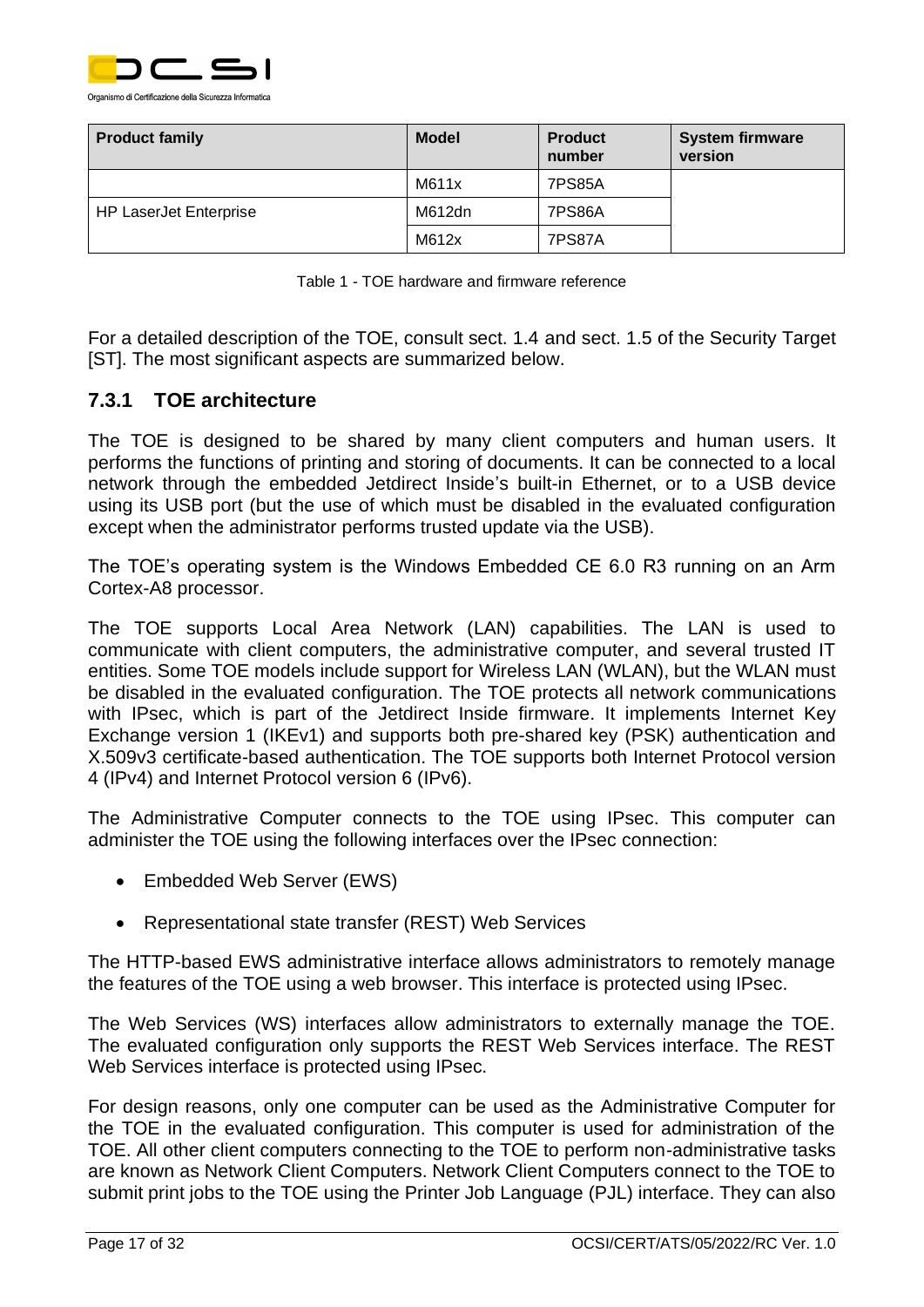

receive job status from the TOE using PJL. The PJL interface connection is protected using IPsec.

The PJL interface is used by unauthenticated users via Network Client Computers to submit print jobs and receive job status (e.g., view the print queue). The unauthenticated users use PJL over an IPsec connection. It is also used in a non-administrative capacity by the Administrative Computer. The Administrative Computer uses PJL over IPsec to send print jobs to the TOE as well as to receive job status. In general, PJL supports passwordprotected administrative commands, but in the evaluated configuration, these commands are disabled. We define the PJL interface as PJL data sent to port 9100.

The TOE supports a remote file system for storing and retrieving backup files during Backup and Restore operations. The TOE uses IPsec to protect the communication to the remote file system. For remote file system connectivity, the TOE supports the SMB protocol.

The TOE can send email alert messages to administrator-specified email addresses, or send automated emails regarding product configuration and HCD supplies to HP. The TOE supports protected communications between itself and Simple Mail Transfer Protocol (SMTP) gateways. It uses IPsec to protect the communication with the SMTP gateway. The TOE can only protect unencrypted email up to the SMTP gateway. It is the responsibility of the Operational Environment to protect emails from the SMTP gateway to the email's destination. Also, the TOE can only send emails; it does not accept inbound emails.

The TOE supports the auditing of security-relevant functions by generating and forwarding audit records to an external syslog server. It supports both internal and external storage of audit records. The TOE uses IPsec to protect the communications between itself and the syslog server.

The TOE requires a DNS server, an NTS server, and a WINS server in the Operational Environment. The TOE connects to them over an IPsec connection.

Each HCD contains a user interface (UI) called the Control Panel. The Control Panel consists of a touchscreen LCD and a physical home screen button that are attached to the HCD. The Control Panel is the physical interface that a user uses to communicate with the TOE when physically using the HCD. The LCD screen displays information such as menus and status to the user. It also provides virtual buttons to the user such as an alphanumeric keypad for entering usernames and passwords. Both administrative and nonadministrative users can access the Control Panel.

The TOE supports both Internal Authentication mechanisms (Local Device Sign In) and External Authentication mechanisms (LDAP Sign In and Windows Sign In, i.e., Kerberos).

All TOE models contain one field-replaceable nonvolatile storage device. This storage device is a disk-based self-encrypting drive (SED).

The Jetdirect Inside firmware and System firmware components comprise the firmware on the system. Both firmware components work together to provide the security functionality for the TOE. They are two separate components but they both share the same operating system. The operating system is part of the System firmware.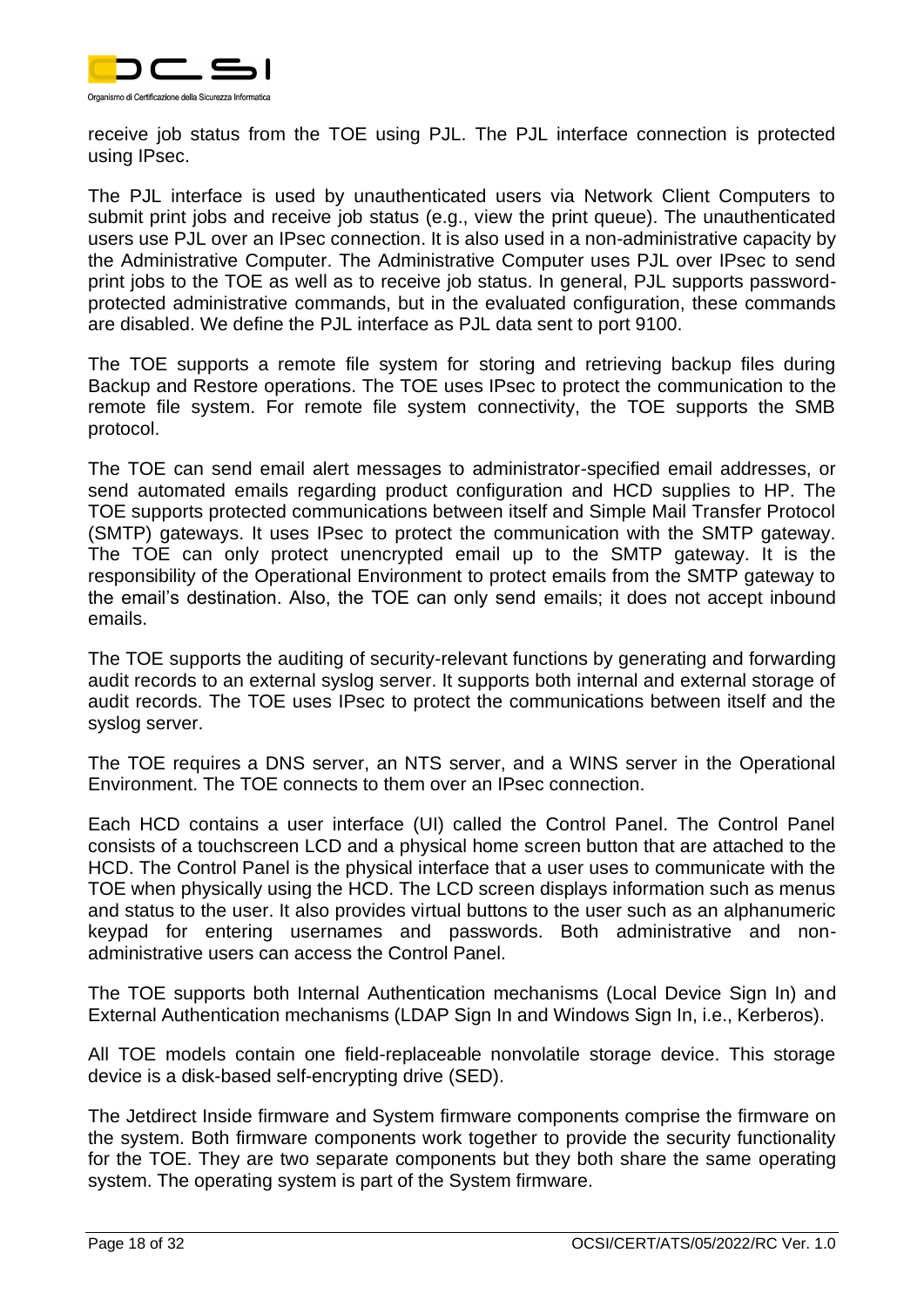

#### <span id="page-18-0"></span>**7.3.2 TOE security features**

The Security Problem of the TOE, including security objectives, assumptions, threats and organizational security policies, is defined in sect. 3 of the Security Target [ST].

For a detailed description of the TOE Security Functions, consult sect. 7.1 of the Security Target [ST]. The most significant aspects are summarized below:

- **Auditing**: the TOE supports both internal and external storage of audit records. The evaluated configuration requires the use of an external syslog server for external audit record storage. The connection between the TOE and the syslog server is protected using IPsec. No unauthorized access to the audit records is allowed by the TOE.
- **Data encryption (cryptography)**:
	- o **IPsec**: the TOE's IPsec supports both pre-shared keys (PSKs) and X.509v3 certificates for authentication, the Encapsulating Security Payload (ESP), Internet Security Association and Key Management Protocol (ISAKMP), Internet Key Exchange version 1 (IKEv1) protocol, and the following crypto algorithms: Diffie-Hellman (DH), Elliptic Curve DH (ECDH) Digital Signature Algorithm (DSA), Elliptic Curve DSA (ECDSA), Rivest-Shamir-Adleman (RSA), Advanced Encryption Standard-Cipher Block Chaining (AES-CBC), Advanced Encryption Standard-Electronic Code Book (AES-ECB), Secure Hash Algorithm-based (SHA-based) Hashed Message Authentication Codes (HMACs), Public-Key Cryptography Standards (PKCS)#1 v1.5 signature generation and verification, and counter mode deterministic random bit generator using AES (CTR\_DRBG(AES)).
	- o **Drive-lock password**: for secure storage, all TOE models contain one fieldreplaceable, nonvolatile storage device. This storage device is a disk-based, self-encrypting drive (SED). The SED in the TOE uses a 256-bit "drive-lock password" as the border encryption value (BEV) which is used to unlock the data on the drive. The BEV is generated by the TOE using a CTR\_DRBG(AES-256) algorithm and is stored as a key chain of one in nonfield replaceable nonvolatile storage (SPI flash and EEPROM) located inside the TOE. The CTR\_DRBG(AES-256) uses the Advanced Encryption Standard-Counter (AES-CTR) algorithm.
	- o **Digital signatures for trusted update**: the TOE uses digital signatures based on the RSA 2048-bit algorithm, SHA2-256 algorithm, and PKCS#1 v1.5 to verify the authenticity of the signed update images.
	- o **Digital signatures for TSF testing**: the TOE uses digital signatures as part of its TSF testing functionality.
	- o **Cryptographic implementations/modules**: the TOE uses multiple cryptographic implementations to accomplish its cryptographic functions. The table below provides the complete list of cryptographic implementations and maps them to the firmware models: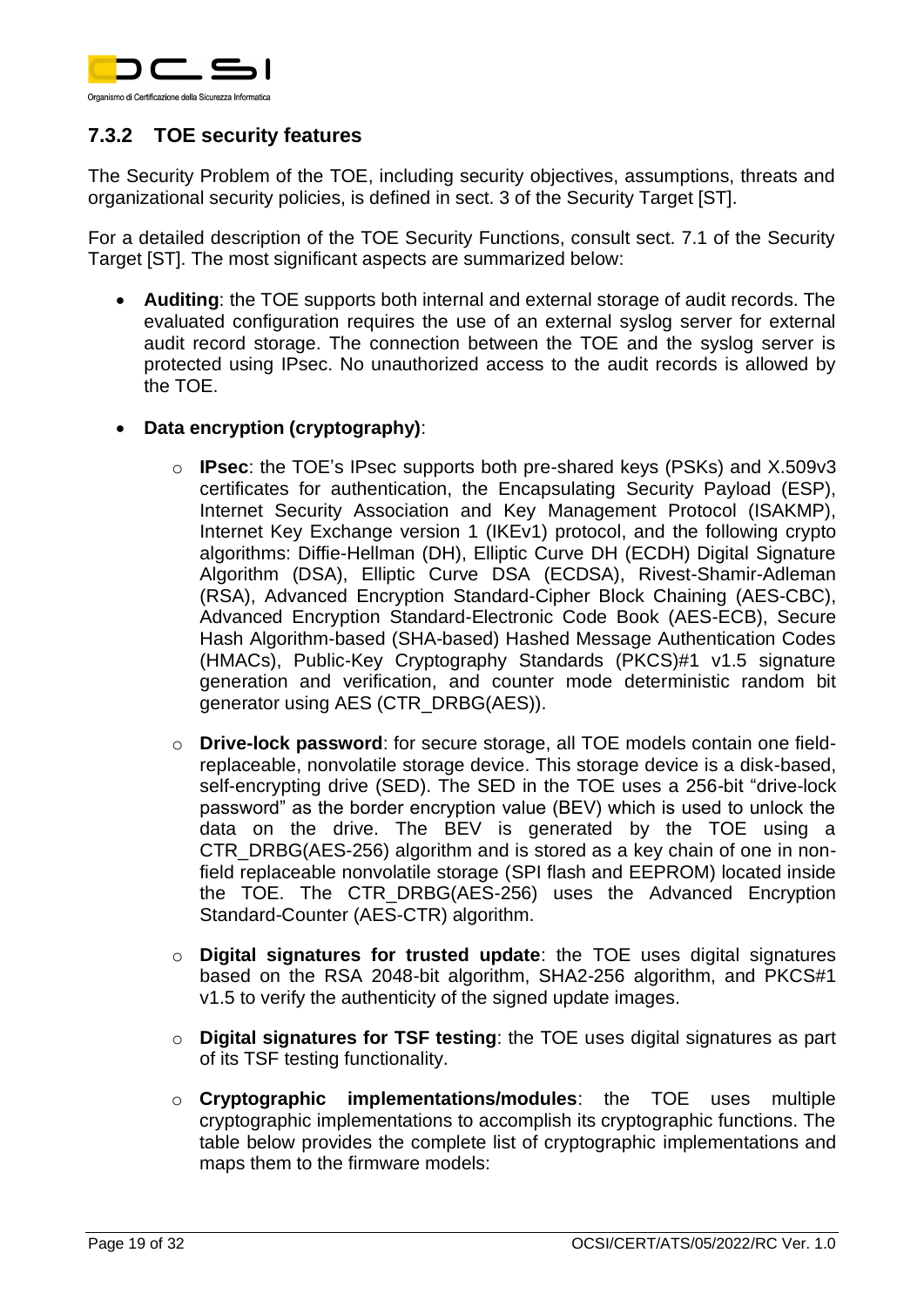

| <b>Firmware module</b>       | <b>Cryptographic implementation</b>                                                                  | <b>Usage</b>                               |
|------------------------------|------------------------------------------------------------------------------------------------------|--------------------------------------------|
| Jetdirect Inside<br>firmware | <b>HP FutureSmart OpenSSL FIPS Object</b><br>Module 2.0.4                                            | Drive-lock<br>password (BEV)<br>generation |
|                              | <b>HP FutureSmart QuickSec 5.1</b>                                                                   | <b>IPsec</b>                               |
| System firmware              | <b>HP FutureSmart Windows Mobile</b><br><b>Enhanced Cryptographic Provider</b><br>(RSAENH) 6.00.1937 | <b>TSF</b> testing                         |
|                              | <b>HP FutureSmart Rebex Total Pack</b><br>2017 R1 2470159                                            | Trusted update                             |

• **Identification, authentication, and authorization to use HCD functions**: the following table shows the Internal and External Authentication mechanisms supported by the TOE in the evaluated configuration and maps the mechanisms to the interfaces that use them:

| <b>Authentication type</b>     | <b>Mechanism name</b> | <b>Supported interfaces</b> |
|--------------------------------|-----------------------|-----------------------------|
| <b>Internal Authentication</b> | Local Device Sign In  | Control Panel, EWS, REST    |
| <b>External Authentication</b> | LDAP Sign In          | <b>Control Panel, EWS</b>   |
|                                | Windows Sign In       | Control Panel, EWS, REST    |

- **Access control**: the TOE enforces access control on TSF data and User Data. Each piece of User Data is assigned ownership and access to the data is limited by the access control mechanism. The permission sets used to define roles also affect the access control of each user. The TOE contains one field-replaceable nonvolatile storage device. This storage device is a disk-based SED whose cryptographic functions have been CC certified. Together with the drive-lock password, this SED ensures that the TSF Data and User Data on the drive is not stored as plaintext on the storage device.
- **Image Overwrite**: the TOE also supports the optional Image Overwrite function defined in the PP [HCDPP]. The PP limits the scope of this function to the fieldreplaceable nonvolatile storage device.
- **Trusted communications**: the TOE uses IPsec to protect the communications between the TOE and trusted IT entities as well as between the TOE and client computers. IPsec provides assured identification of the endpoints. It implements IKEv1 and transport mode. The TOE also supports both X.509v3 certificates and pre-shared keys (PSKs) for endpoint authentication.
- **Administrative roles**: the TOE supports administrative and non-administrative roles. Assignment to these roles is controlled by the TOE's administrator. In the case of a user authenticated using an External Authentication mechanism (Windows Sign In and LDAP Sign In), the roles are implemented as permission sets. In the case of a user authenticated using an Internal Authentication mechanism (Local Device Sign In), only an administrative account exists.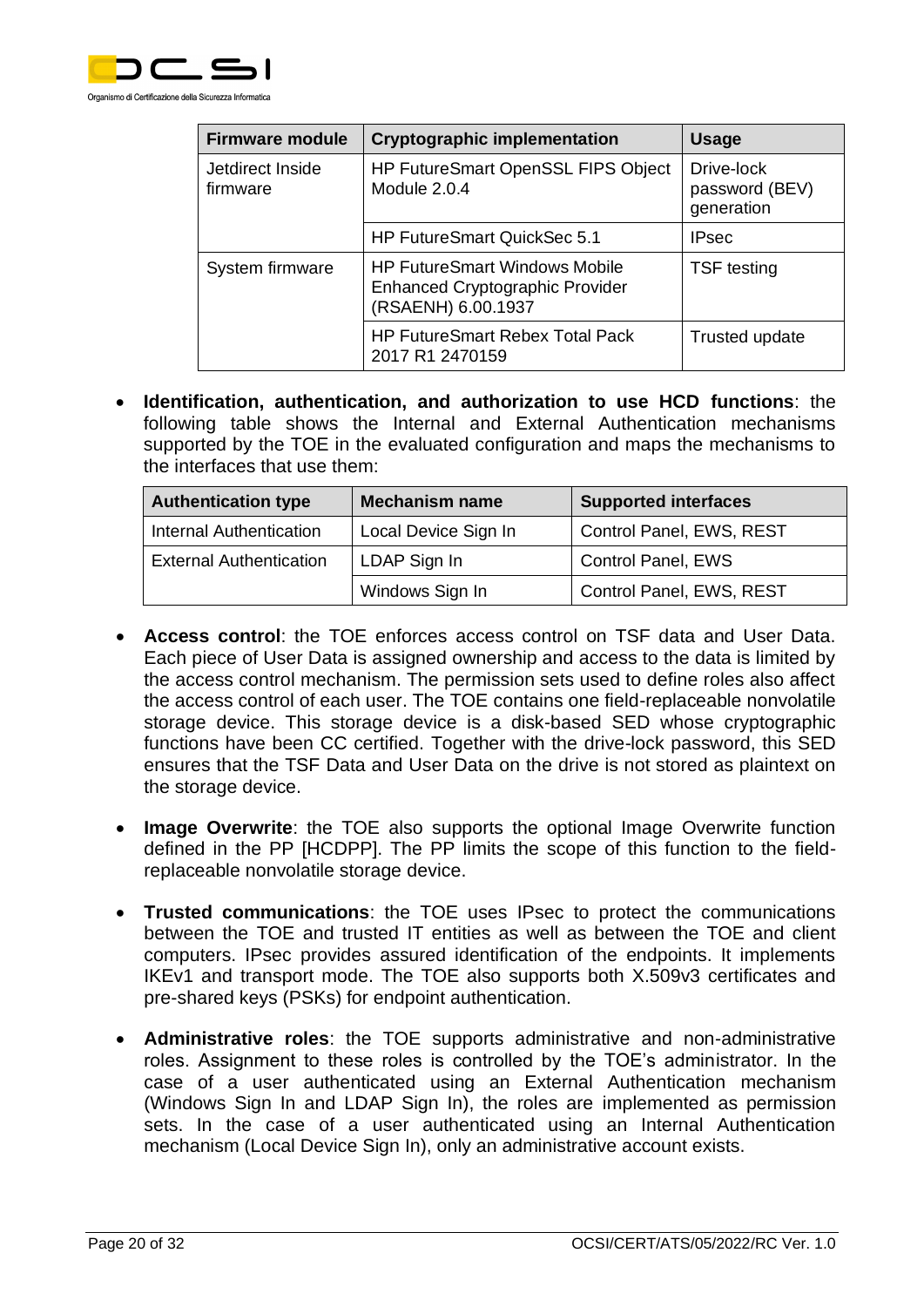

• **Trusted operation**: TOE updates can be downloaded from the HP Inc. website. These updates are digitally signed by HP Inc. using the RSA 2048-bit algorithm, SHA2-256 algorithm, and PKCS#1 v1.5 signature generation. The TOE's EWS interface allows an administrator to install the update images. When installing an update image, the TOE validates the digital signature of the update image before installing the update image. The TOE contains TSF testing functionality referred to as Whitelisting to help ensure only authentic, known-good System firmware files that have not been tampered with are loaded into memory. Whitelisting uses digital signatures based on the RSA 2048-bit algorithm, SHA2-256 algorithm, and PKCS#1 v1.5 to validate the firmware files.

#### <span id="page-20-0"></span>**7.4 Documentation**

The guidance documentation specified in Annex A – [Guidelines for the secure usage of](#page-25-0)  [the product](#page-25-0) is delivered to the customer together with the product.

The guidance documentation contains all the information for secure initialization, configuration and secure usage the TOE in accordance with the requirements of the Security Target [ST].

Customers should also follow the recommendations for the secure usage of the TOE contained in sect. [8.3](#page-23-1) of this report.

#### <span id="page-20-1"></span>**7.5 Protection Profile conformance claims**

The Security Target [ST] claims exact conformance to the following Protection Profiles:

- Protection Profile for Hardcopy Devices, Version 1.0 [HCDPP]
- Protection Profile for Hardcopy Devices v1.0 Errata #1 [HCDPP-ERR]

#### <span id="page-20-2"></span>**7.6 Functional and assurance requirements**

All Security Assurance Requirements (SAR) have been selected from CC Part 3 [CC3].

All the SFRs have been selected or derived by extension from CC Part 2 [CC2].

Considering that the Security Target claims exact conformance to the Protection Profile for Hardcopy Devices [HCDPP], all the SFRs from such PP are included.

Please refer to the Security Target [ST] for the complete description of all security objectives, the threats that these objectives should address, the Security Functional Requirements (SFR) and the security functions that realize the same objectives.

#### <span id="page-20-3"></span>**7.7 Evaluation conduct**

The evaluation has been conducted in accordance with the requirements established by the Italian Scheme for the evaluation and certification of security systems and products in the field of information technology and expressed in the Provisional Guideline [LGP3] and the Scheme Information Note [NIS3] and in accordance with the requirements of the Common Criteria Recognition Arrangement [CCRA].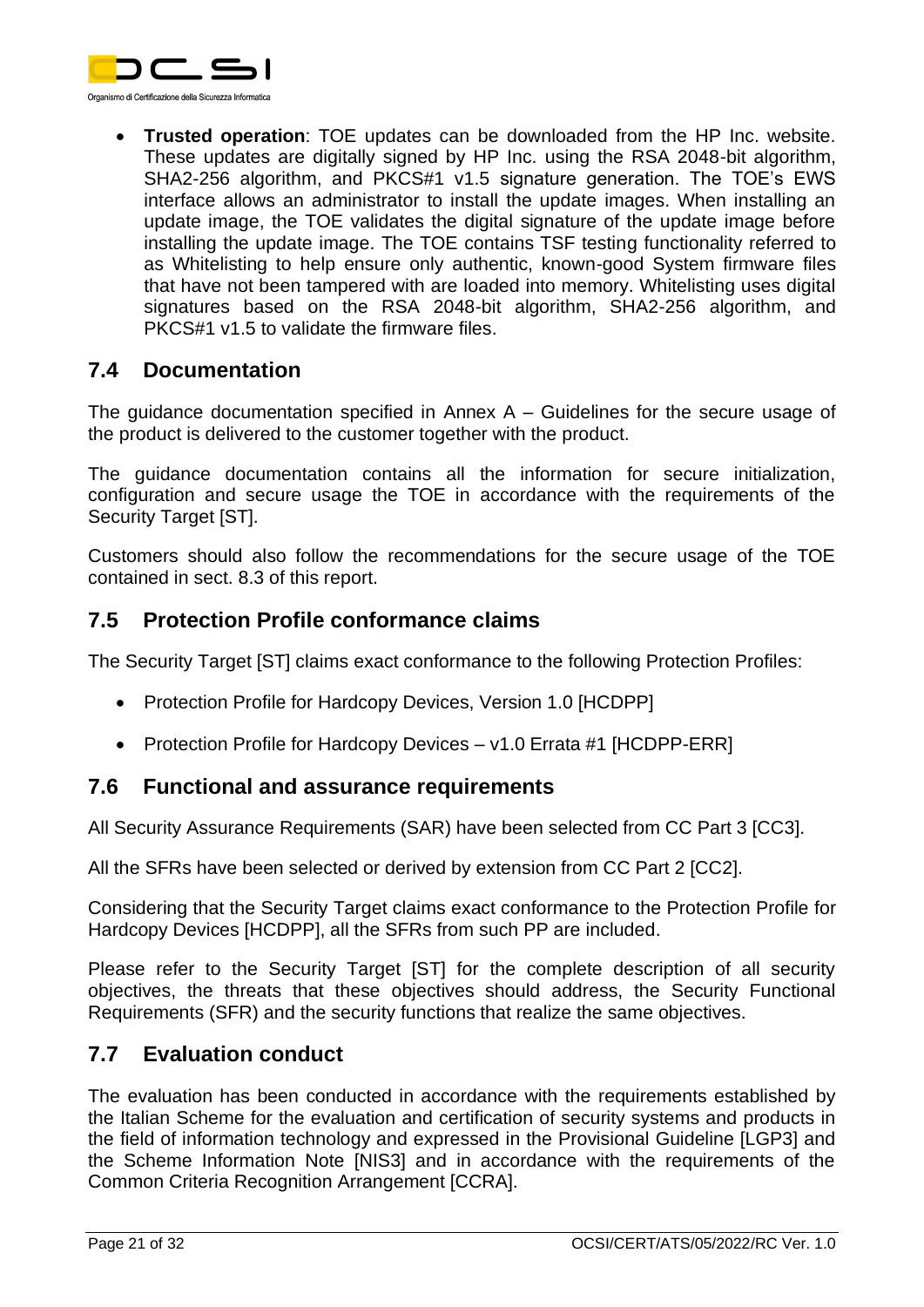

The purpose of the evaluation is to provide assurance on the effectiveness of the TOE to meet the requirements stated in the relevant Security Target [ST]. Initially the Security Target has been evaluated to ensure that constitutes a solid basis for an evaluation in accordance with the requirements expressed by the standard CC. Then, the TOE has been evaluated on the basis of the statements contained in such a Security Target. Both phases of the evaluation have been conducted in accordance with the CC Part 3 [CC3] and the Common Evaluation Methodology [CEM]. Furthermore, all specific assurance activities required by the Protection Profile for Hardcopy Devices [HCDPP] have been carried out.

The Certification Body OCSI has supervised the conduct of the evaluation performed by the evaluation facility (LVS) atsec information security S.r.l.

The evaluation was completed on 9 June 2022 with the issuance by LVS of the Evaluation Technical Report [ETR] that has been approved by the Certification Body on 13 June 2022. Then, the Certification Body issued this Certification Report.

#### <span id="page-21-0"></span>**7.8 General considerations about the certification validity**

The evaluation focused on the security features declared in the Security Target [ST], with reference to the operational environment specified therein. The evaluation has been performed on the TOE configured as described in Annex B – [Evaluated configuration.](#page-27-0) Potential customers are advised to check that this corresponds to their own requirements and to pay attention to the recommendations contained in this Certification Report.

The certification is not a guarantee that no vulnerabilities exist; it remains a probability (the smaller, the higher the assurance level) that exploitable vulnerabilities can be discovered after the issuance of the certificate. This Certification Report reflects the conclusions of the certification at the time of issuance. Potential customers are invited to check regularly the arising of any new vulnerability after the issuance of this Certification Report, and if the vulnerability can be exploited in the operational environment of the TOE, check with the Developer if security updates have been developed and if those updates have been evaluated and certified.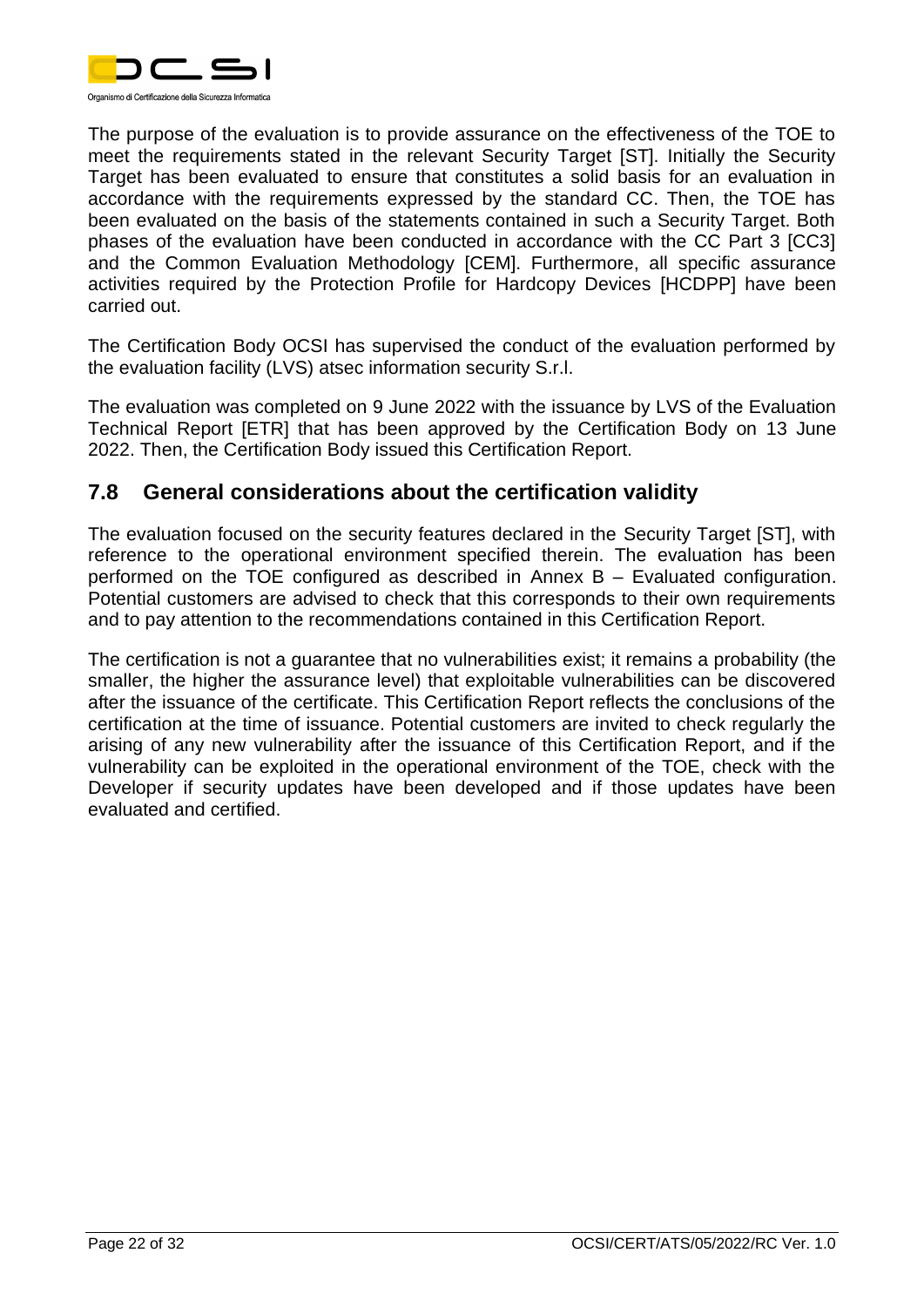

### <span id="page-22-0"></span>**8 Evaluation outcome**

#### <span id="page-22-1"></span>**8.1 Evaluation results**

Following the analysis of the Evaluation Technical Report [ETR] issued by the LVS atsec information security S.r.l. and documents required for the certification, and considering the evaluation activities carried out, the Certification Body OCSI concluded that TOE "HP Color LaserJet Enterprise M856, HP Color LaserJet Managed E85055, and HP LaserJet Enterprise M607/M608/M609/M610/M611/M612 printers with HP FutureSmart 4.11.2.2 Firmware" meets the requirements of Part 3 of the Common Criteria [CC3] provided for the evaluation assurance level defined by the SARs included in the PP [HCDPP], with respect to the security features described in the Security Target [ST] and the evaluated configuration, shown in Annex B – [Evaluated configuration.](#page-27-0)

[Table 2](#page-23-2) summarizes the final verdict of each activity carried out by the LVS in accordance with the assurance requirements established in [CC3] for the evaluation assurance level defined by the SARs included in the PP [HCDPP].

| <b>Assurance classes and components</b>             |                  | <b>Verdict</b> |
|-----------------------------------------------------|------------------|----------------|
| <b>Security Target evaluation</b>                   | <b>Class ASE</b> | Pass           |
| Conformance claims                                  | ASE_CCL.1        | Pass           |
| Extended components definition                      | ASE_ECD.1        | Pass           |
| <b>ST</b> introduction                              | ASE_INT.1        | Pass           |
| Security objectives for the operational environment | ASE_OBJ.1        | Pass           |
| Stated security requirements                        | ASE_REQ.1        | Pass           |
| Security problem definition                         | ASE_SPD.1        | Pass           |
| TOE summary specification                           | ASE_TSS.1        | Pass           |
| <b>Development</b>                                  | <b>Class ADV</b> | Pass           |
| <b>Basic functional specification</b>               | ADV_FSP.1        | Pass           |
| <b>Guidance documents</b>                           | <b>Class AGD</b> | Pass           |
| Operational user guidance                           | AGD_OPE.1        | Pass           |
| Preparative procedures                              | AGD_PRE.1        | Pass           |
| Life cycle support                                  | <b>Class ALC</b> | Pass           |
| Labelling of the TOE                                | ALC_CMC.1        | Pass           |
| TOE CM coverage                                     | ALC_CMS.1        | Pass           |
| <b>Tests</b>                                        | <b>Class ATE</b> | Pass           |
| Independent testing - conformance                   | ATE_IND.1        | Pass           |
| <b>Vulnerability assessment</b>                     | <b>Class AVA</b> | Pass           |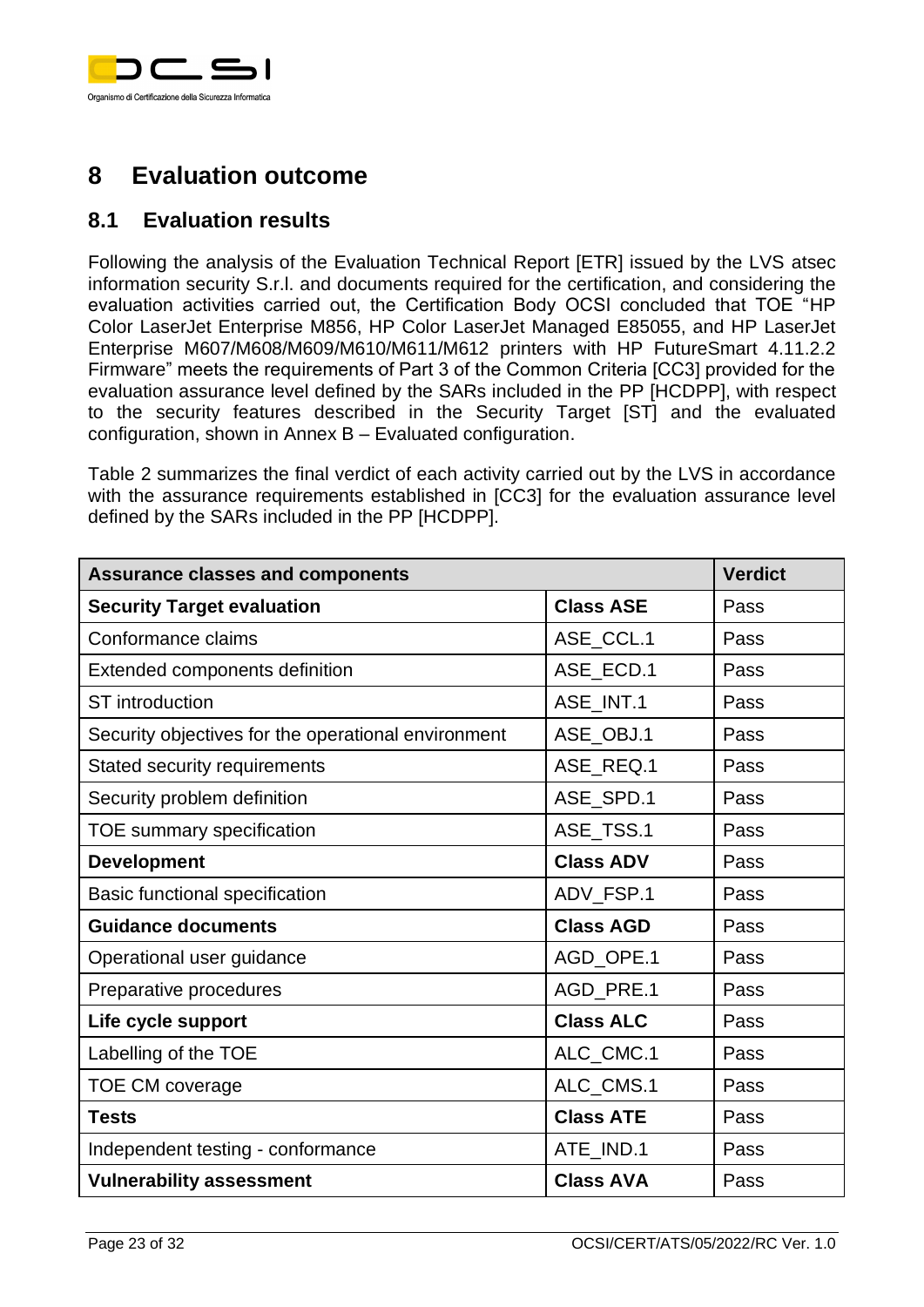

<span id="page-23-2"></span>

| Assurance classes and components |            | <b>Verdict</b> |
|----------------------------------|------------|----------------|
| Vulnerability survey             | LAVA VAN.1 | Pass           |

Table 2 - Final verdicts for assurance requirements

#### <span id="page-23-0"></span>**8.2 Additional assurance activities**

The Protection Profile for Hardcopy Devices [HCDPP] includes additional assurance activities that are specific to the TOE technology type, and are required for exact conformance to the PP.

The Evaluators used for the PP assurance activities a notation similar to assurance components of existing CC assurance classes. The objective of these sub-activities is to determine whether the requirements of the assurance activities included in the PP are met.

[Table 3](#page-23-3) summarizes the final verdict of the PP assurance activities carried out by the LVS.

| <b>PP assurance activities</b>         |             | <b>Verdict</b> |
|----------------------------------------|-------------|----------------|
| <b>ASE: Security Target evaluation</b> | ASE_HCDPP.1 | Pass           |
| <b>AGD: Guidance documents</b>         | AGD_HCDPP.1 | Pass           |
| <b>ALC: Life cycle support</b>         | ALC_HCDPP.1 | Pass           |
| <b>ATE: Tests</b>                      | ATE_HCDPP.1 | Pass           |
| <b>AVA: Vulnerability assessment</b>   | AVA_HCDPP.1 | Pass           |
| <b>AEN: Entropy Description</b>        | AEN_HCDPP.1 | Pass           |
| <b>AKM: Key Management Description</b> | AKM HCDPP.1 | Pass           |

Table 3 - Final verdicts for PP assurance activities

#### <span id="page-23-3"></span><span id="page-23-1"></span>**8.3 Recommendations**

The conclusions of the Certification Body (OCSI) are summarized in sect. [6](#page-13-0) (Statement of Certification).

Potential customers of the product "HP Color LaserJet Enterprise M856, HP Color LaserJet Managed E85055, and HP LaserJet Enterprise M607/M608/M609/M610/M611/M612 printers with HP FutureSmart 4.11.2.2 Firmware" are suggested to properly understand the specific purpose of certification reading this Certification Report together with the Security Target [ST].

The TOE must be used according to the Security Objectives for the operational environment specified in sect. 4.2 of the Security Target [ST]. It is assumed that, in the operational environment of the TOE, all the Assumptions and the Organizational Security Policies described, respectively, in sect. 3.2 and 3.3 of the Security Target [ST] are respected.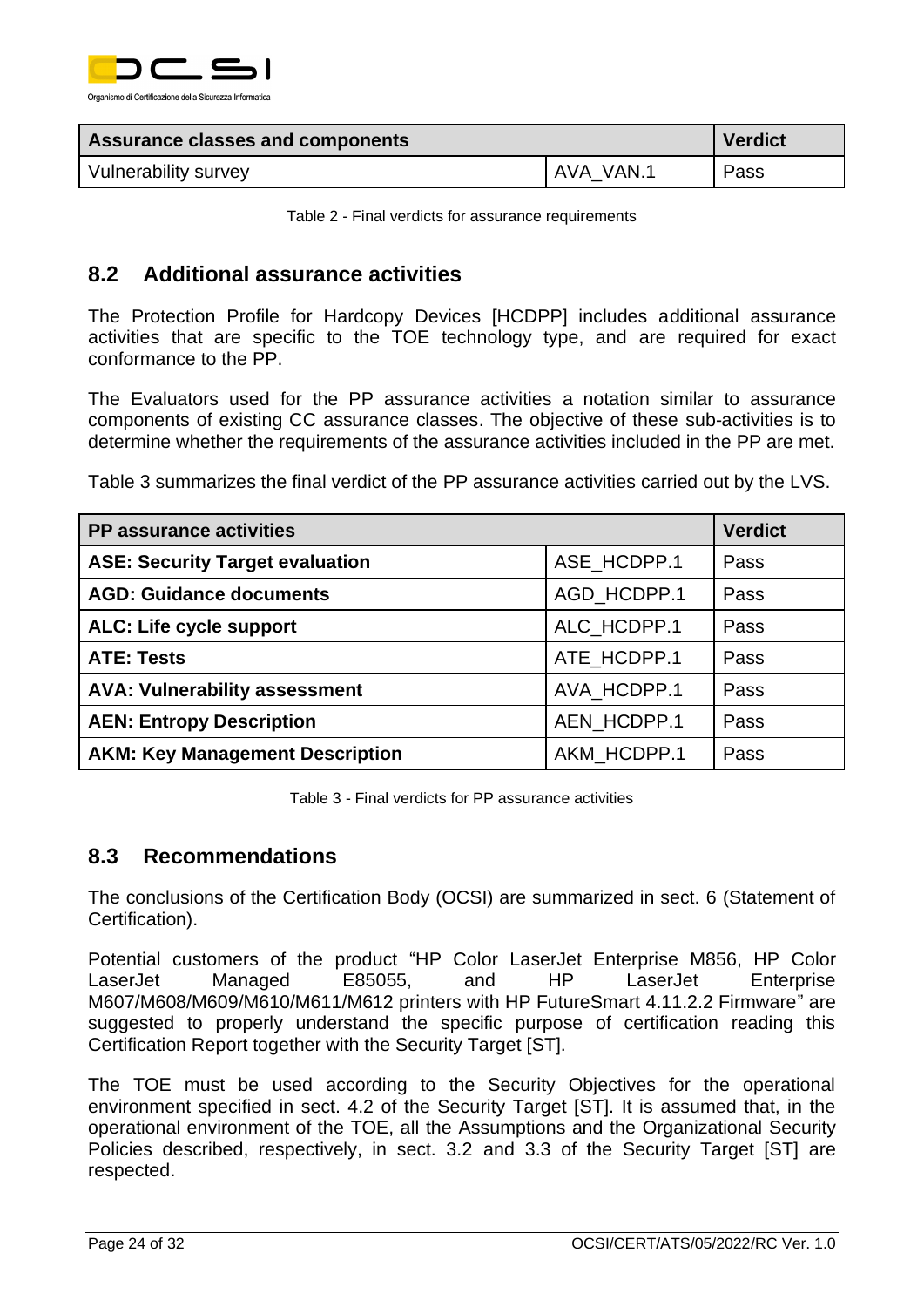

This Certification Report is valid for the TOE in its evaluated configuration; in particular, Annex A – [Guidelines for the secure usage of the product](#page-25-0) includes a number of recommendations relating to delivery, initialization, configuration and secure usage of the product, according to the guidance documentation provided together with the TOE ([CCECG]).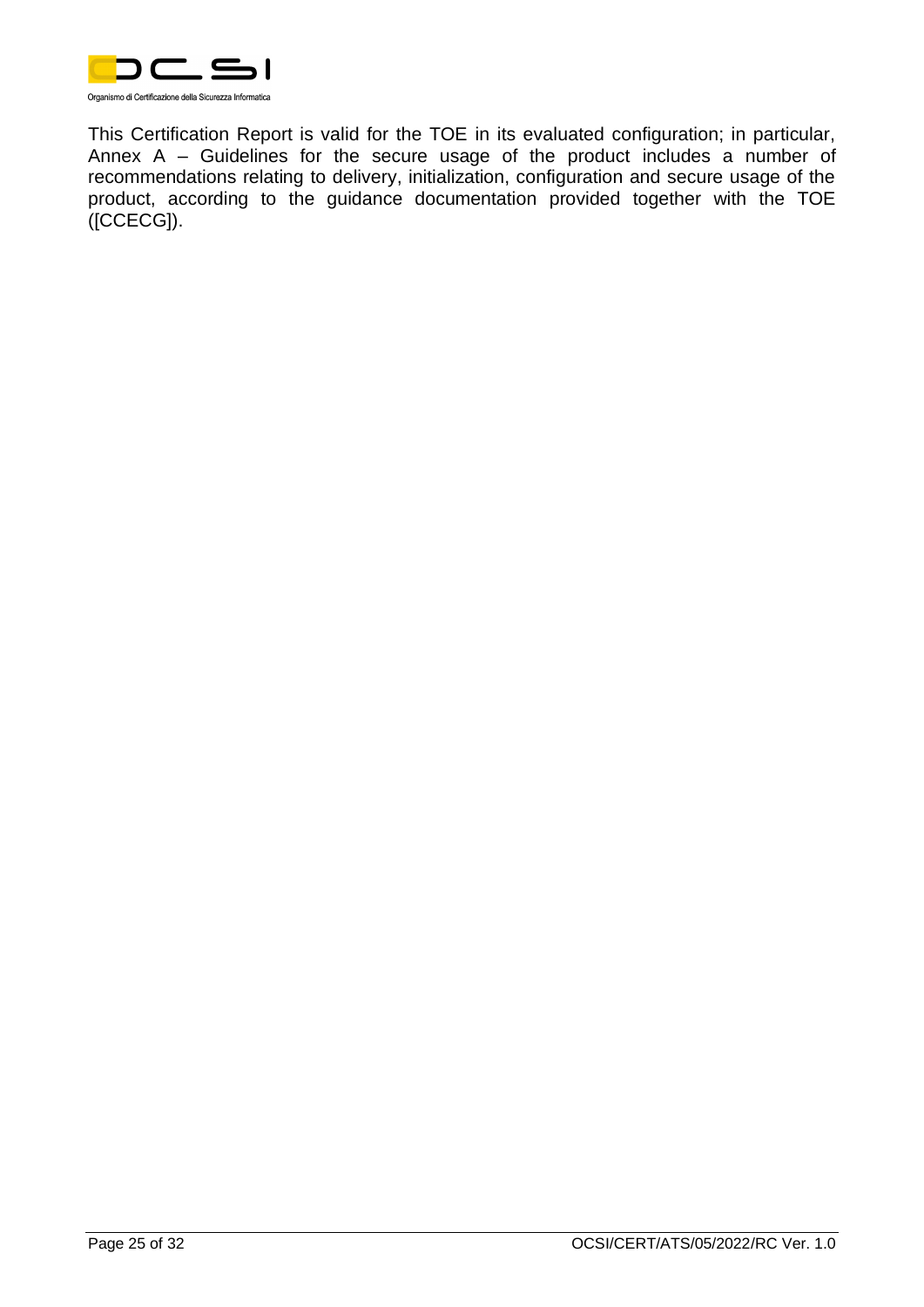

### <span id="page-25-0"></span>**9 Annex A – Guidelines for the secure usage of the product**

This annex provides considerations particularly relevant to the potential customers of the product.

#### <span id="page-25-1"></span>**9.1 TOE delivery**

The firmware and guidance documentation are packaged in a single ZIP file and available for download from the HP Inc. website. The firmware is packaged in this ZIP file as a single firmware bundle which contains both the System firmware and the Jetdirect Inside firmware. The evaluated firmware versions are provided in [Table 1.](#page-16-1)

In order to download the ZIP file, the customer needs to register with HP and sign into a secure website (HTTPS) to access the download page. The customer can receive sign-in credentials by sending an email to ccc-hp-enterprise-imaging-printing@hp.com. On the download site, a SHA-256 checksum is provided along with instructions on how to use it for verification of the integrity of the downloaded package.

The customer receives the hardware independently of the ZIP file. The evaluated hardware models, which are listed in [Table 1,](#page-16-1) are either already on the customer's premise or must be obtained from HP. The user can use the following steps to verify that the TOE hardware has not been tampered with during the delivery:

- Inspect the cardboard box the TOE hardware was delivered in. Ensure the cardboard box contains the HP logo, has not been opened and resealed, the product information label is present, and no major physical damage exists.
- Inspect the contents of the cardboard box. Ensure all expected items have been delivered, the packaging the TOE hardware is contained in has not been tampered, and no missing or reapplied tape exists on the TOE hardware.

After that, the user can verify that the delivered TOE hardware is the correct model by taking the following steps:

- Verify the full product model name, serial number and product number in the order confirmation is consistent with the label on the cardboard box.
- Verify the invoice located in the cardboard box the TOE hardware was delivered in is consistent with the order confirmation.
- Verify the serial number and product number on the product label on the back of the TOE hardware is consistent with the order confirmation.

#### <span id="page-25-2"></span>**9.2 Identification of the TOE**

The TOE user can identify TOE components as described below:

• **Hardware**: the model name is marked on the front of the TOE hardware and the product number on the product label on the back.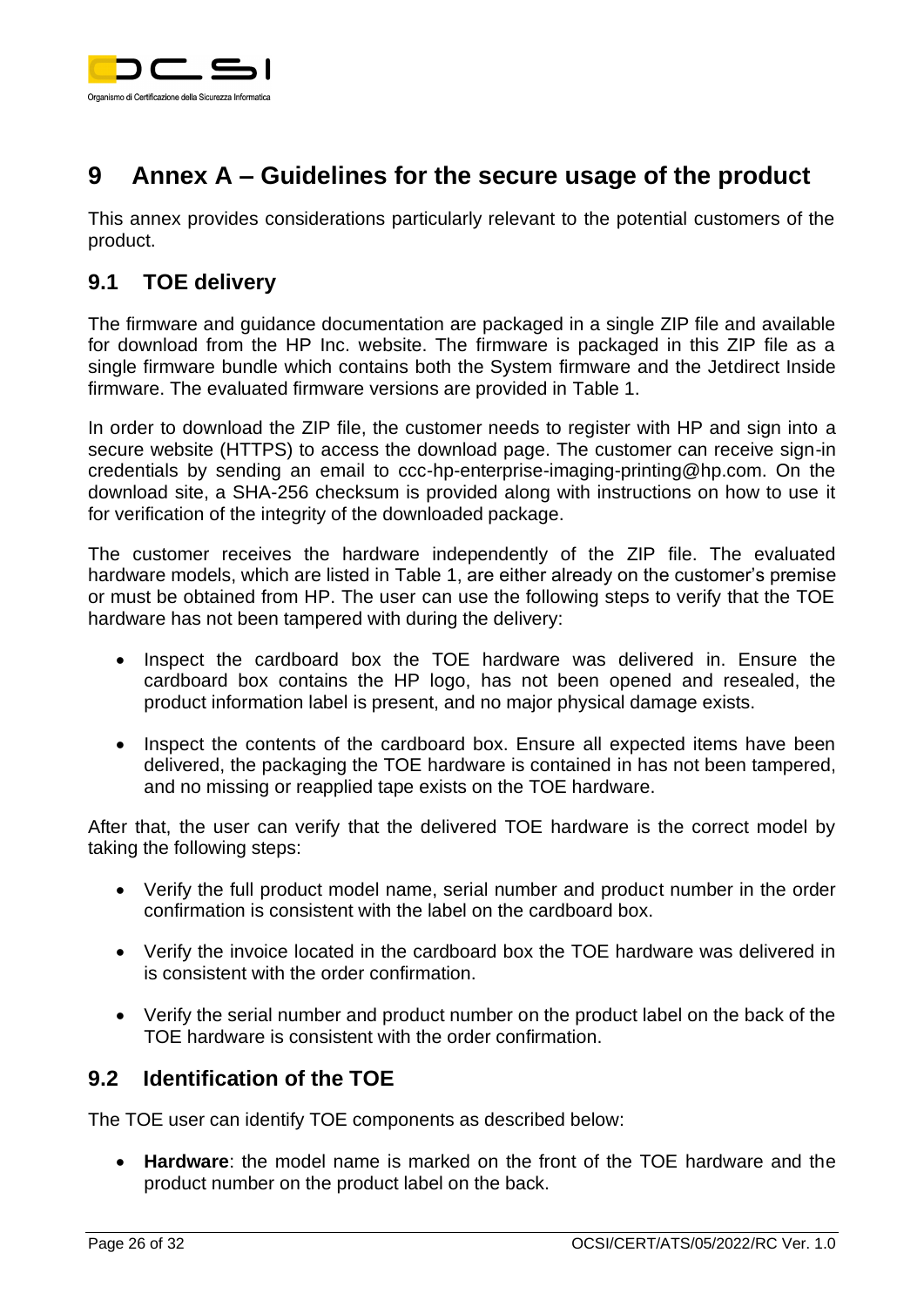

- **Firmware**: the user can verify firmware version by checking the "Configuration Page" through the EWS administrative interface or using the Control Panel.
- **Guidance documentation**: the version number is printed in the documents.

#### <span id="page-26-0"></span>**9.3 Installation, initialization and secure usage of the TOE**

TOE installation, configuration and operation should be done following the instructions in the appropriate sections of the guidance documentation provided with the product to the customer.

In particular, the Common Criteria Evaluated Configuration Guide for HP Single-function Printers [CCECG] contains detailed information for the secure initialization of the TOE, the preparation of its operational environment and the secure operation of the TOE in accordance with the security objectives specified in the Security Target [ST].

The developer also provides user guides for the specific evaluated printer models. These additional documents are listed in Table 1-2 ("User guides") and Table 1-3 ("Hardware installation guides") of [CCECG].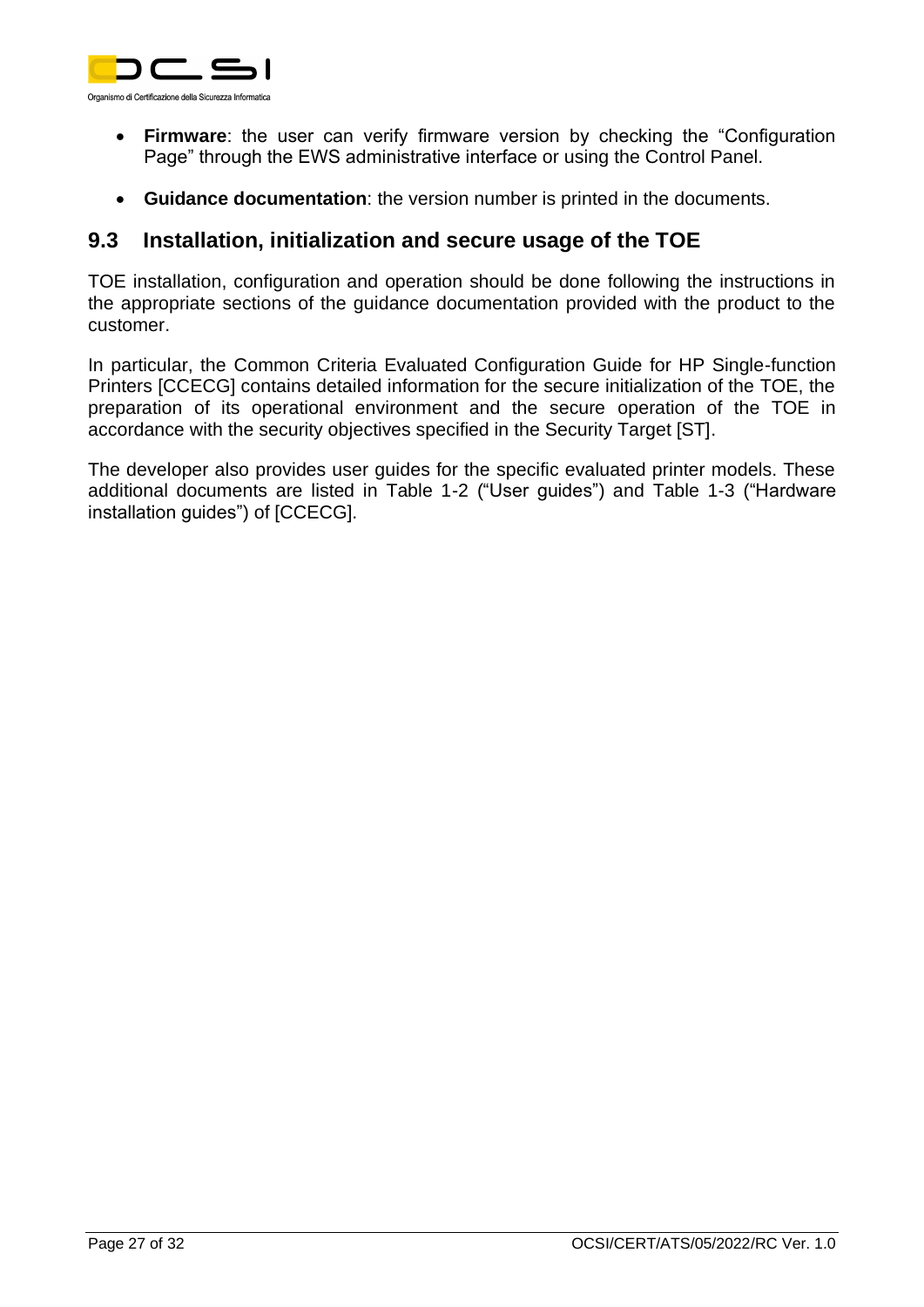

### <span id="page-27-0"></span>**10 Annex B – Evaluated configuration**

The Target of Evaluation (TOE) is the product "HP Color LaserJet Enterprise M856, HP Color LaserJet Managed E85055, and HP LaserJet Enterprise M607/M608/M609/M610/M611/M612 printers with HP FutureSmart 4.11.2.2 Firmware", developed by HP, Inc.

The evaluated configuration of the TOE includes the hardware models and firmware versions listed in sect. [7.3.](#page-15-0)

The physical boundary of the TOE is the physical boundary of the HCD product. Options and add-ons that are not security relevant, such as finishers, are not part of the evaluation but can be added to the TOE without any security implications.

The following items will need to be adhered to in the evaluated configuration (see sect. 1.5.4.3 of the Security Target [ST]):

- Only one Administrative Computer is used to manage the TOE.
- Third-party solutions must not be installed on the TOE.
- Device USB must be disabled.
- Host USB plug and play must be disabled.
- Firmware upgrades through any means other than the EWS (e.g., PJL) and USB must be disabled.
- Jetdirect Inside management via telnet and FTP must be disabled.
- Jetdirect XML Services must be disabled.
- External file system access through PJL and PS must be disabled.
- Only X.509v3 certificates and pre-shared key are supported methods for IPsec authentication (IPsec authentication using Kerberos is not supported).
- IPsec Authentication Headers (AH) must be disabled.
- Control Panel Mandatory Sign-in must be enabled (this disables the Guest role).
- SNMP must be disabled.
- The Service PIN, used by a customer support engineer to access functions available to HP support personnel, must be disabled.
- Wireless functionality must be disabled:
	- o Near Field Communication (NFC) must be disabled.
	- o Bluetooth Low Energy (BLE) must be disabled.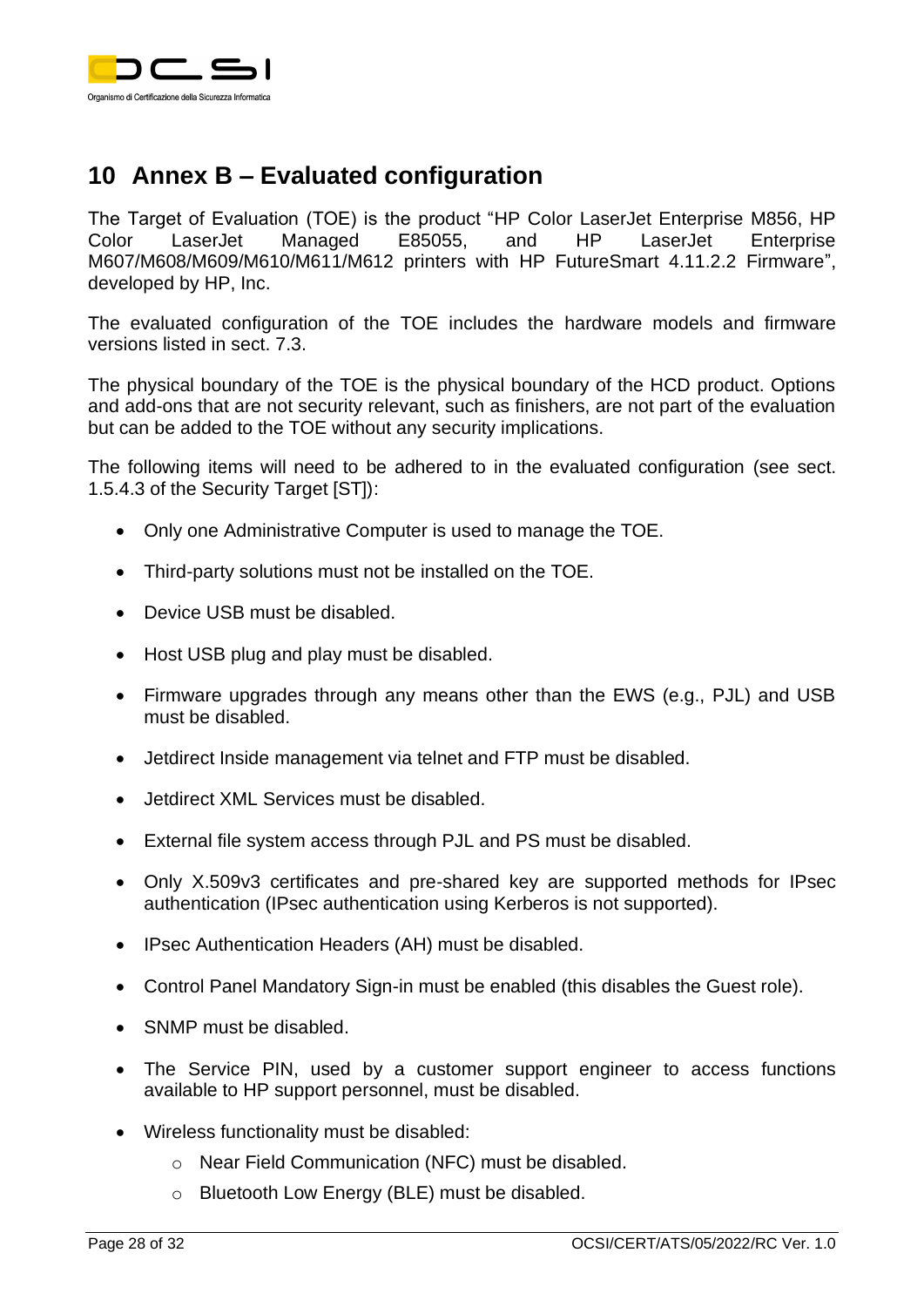

- o Wireless Direct Print must be disabled.
- o Wireless station must be disabled.
- PJL device access commands must be disabled.
- When using Windows Sign In, the Windows domain must reject Microsoft NT LAN Manager (NTLM) connections.
- Remote Control-Panel use is disallowed.
- Local Device Sign In accounts must not be created (i.e., only the built-in Device Administrator account is allowed as a Local Device Sign In account).
- Access must be blocked to the following Web Services (WS) using the Jetdirect Inside's IPsec/Firewall:
	- o Open Extensibility Platform device (OXPd) Web Services.
	- o WS\* Web Services.
- Device Administrator Password must be set
- Remote Configuration Password must not be set.
- OAUTH2 use is disallowed.
- SNMP over HTTP use is disallowed.
- Licenses must not be installed to enable features beyond what is supported in the evaluated configuration.
- Firmware updates through REST Web Services is disallowed.

#### <span id="page-28-0"></span>**10.1 TOE operational environment**

The following required components are part of the TOE operational environment (see sect. 1.4.1 of the Security Target [ST]):

- One administrative client computer network connected to the TOE in the role of an Administrative Computer. It must contain a web browser.
- A Domain Name System (DNS) server.
- A Network Time Service (NTS) server.
- A Windows Internet Name Service (WINS) server.
- A Syslog server.
- At least one of the following remote authentication servers:
	- o Windows domain controller/Kerberos server.
	- o Lightweight Directory Access Protocol (LDAP) server.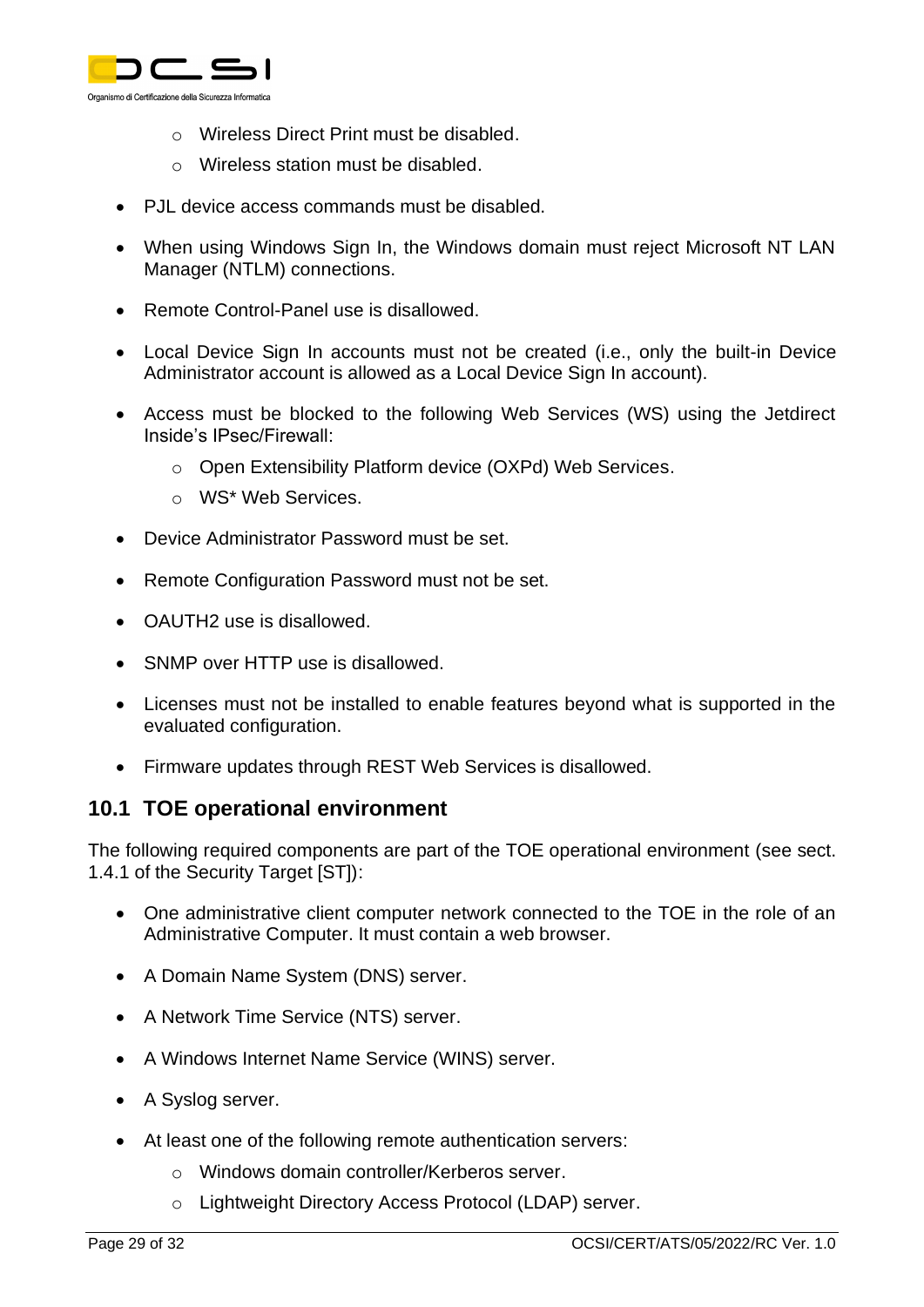

The following optional components are part of the TOE operational environment:

- Client computers network connected to the TOE in a non-administrative computer role.
- HP Print Drivers, including the HP Universal Print Driver (UPD), for users to submit print job requests from client computers to the TOE.
- Remote file systems:
	- o Server Message Block (SMB).
- Simple Mail Transfer Protocol (SMTP) gateway.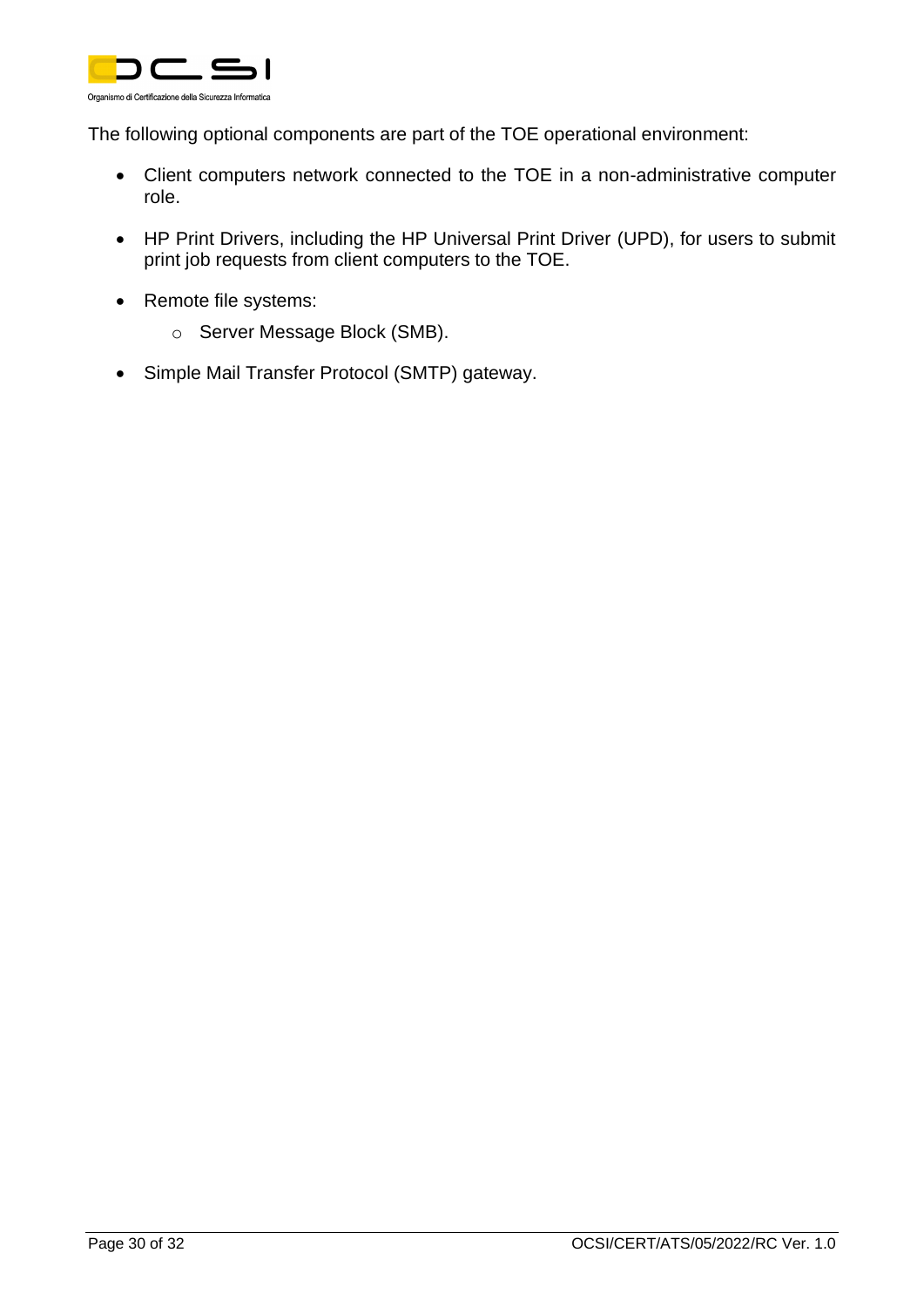

### <span id="page-30-0"></span>**11 Annex C – Test activity**

This annex describes the task of both the Evaluators and the Developer in testing activities. For the assurance level defined by the SARs included in the PP [HCDPP], such activities do not require the execution of functional tests by the Developer, but only independent functional tests and penetration tests by the Evaluators.

#### <span id="page-30-1"></span>**11.1 Test configuration**

All testing activities have been carried out remotely from the LVS premises on the Virtual Test Laboratory (VTL) located at the Developer site in Boise, Idaho, USA. The Developer setup the test environment with the actual TOE models.

The Evaluators verified the configuration of the test environment, including the TOE, and found it to be consistent with the Common Criteria Evaluated Configuration Guide [CCECG] and the Security Target [ST].

The Evaluators performed testing remotely by connecting to the test environment using Microsoft Remote Desktop (RDP).

All remote test activities have been carried out in accordance with the instructions provided by the Italian Certification Body in the Scheme Information Note 1/20 - Conditions for performing tests remotely in Common Criteria evaluations [NIS120].

#### <span id="page-30-2"></span>**11.2 Functional and independent tests performed by the Evaluators**

The Security Target [ST] claims exact conformance to the PP [HCDPP], which defines test cases mapped to SFRs. The Evaluators performed both automated and manual test cases to fulfill the required tests, thereby also fulfilling the requirements for ATE\_IND.1.

Before initiating the testing activity, the Evaluators verified that the TOE was configured correctly. They also verified that the test environment was properly set up by the Developer.

The Evaluators tested the physical TOE models listed in [Table 4,](#page-30-3) thereby covering all system firmware versions.

| <b>TOE Name (hardware models)</b> | Jetdirect Inside<br>firmware version | <b>System firmware</b><br>version |
|-----------------------------------|--------------------------------------|-----------------------------------|
| HP Color LaserJet Enterprise M856 | JSI24110049                          | 2411189 064408                    |
| HP LaserJet Enterprise M610       |                                      | 2411189 064414                    |

Table 4 - Tested TOE models

<span id="page-30-3"></span>The Evaluators executed all required tests described in the PPs [HCDPP] and [HCDPP-ERR], and in the applicable NIAP Technical Decisions listed in sect. 2.1.1 of the Security Target [ST].

All the actual test results were consistent to the expected test results.